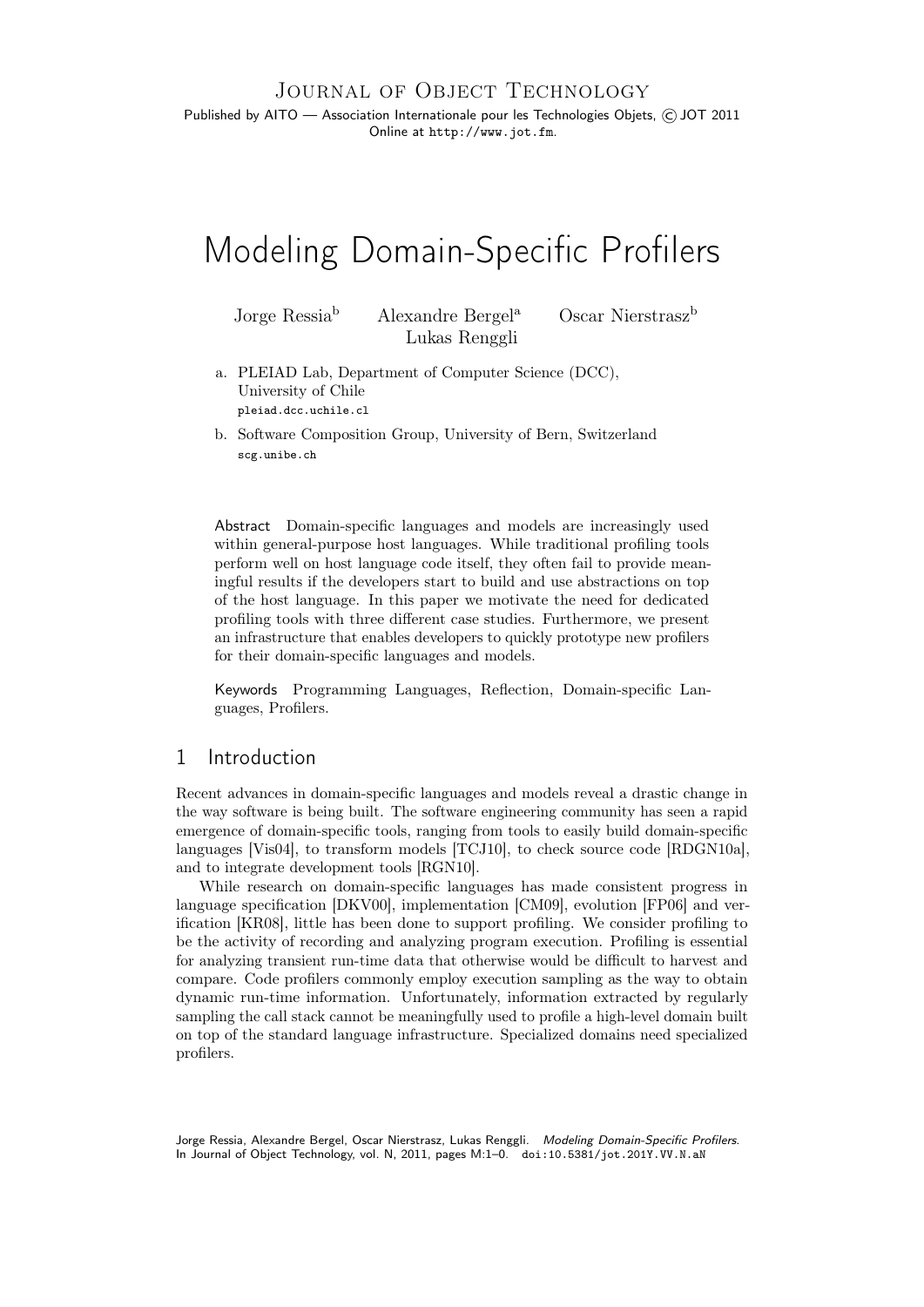Let us consider the example of the Mondrian visualization engine (details follow in [Section 2.1\)](#page-2-0). Mondrian models visualizations as graphs, *i.e.*, in terms of nodes and edges. One of the important performance issues we recently faced is the refresh frequency: nodes and edges were unnecessarily refreshed too often. Standard code profilers did not help us to localize the source of the problem since they are just able to report the share of time the CPU spends in the method displayOn: of the classes MONode and MOEdge. The problem was finally resolved by developing a custom profiler that could identify which nodes and edges were indeed refreshed too often. This domain-specific profiler was able to exploit knowledge of Mondrian's domain concepts to gather and present the needed information.

We argue that there is a need for a general approach to easily develop specialized profilers for domain-specific languages and tools. A general approach must offer means to (i) specify the domain concepts of interest, (ii) capture the relevant information from the run-time execution, and (iii) present the results to the developer.

In this paper we detail MetaSpy, an event-based approach for domain-specific profiling. With MetaSpy, a developer specifies the events of interest for a given domain. A profiler captures domain information either by subscribing to existing application events, or by using a reflective layer to transparently inject event emitters into the domain code. The collected events are presented using graph-based visualizations.

The contributions of this paper are: (1) the identification of the need for domainspecific profilers, (2) the presentation of three real-world case-studies where domainspecific profilers helped to significantly improve performance and correctness of domainspecific code, (3) the presentation of an infrastructure for prototyping domain-specific profilers, and (4) a simple but expressive mechanism to express causality between events. MetaSpy was introduced in an earlier publication [\[BNRR11\]](#page-17-3). This article extends our previous work by considering the causality between low-level events.

Outline. The remainder of this paper is structured as follows: [Section 2](#page-1-0) illustrates the problems of using a general-purpose profiler on code that is built on top of a domain-specific language. [Section 3](#page-4-0) introduces our approach to domain-specific profiling. [Section 4](#page-6-0) demonstrates how our approach solves the requirements of domainspecific profilers with three use cases. [Section 5](#page-10-0) demonstrates how our approach deals with event causality. [Section 6](#page-12-0) presents our infrastructure to implement domainspecific profilers. [Section 7](#page-15-0) presents an analysis on the performance impact of MetaSpy. [Section 8](#page-16-0) summarizes the paper and discusses future work.

# <span id="page-1-0"></span>2 Shortcomings of Standard Profilers

Current application profilers are useful to gather runtime data  $(e.g.,$  method invocations, method coverage, call trees, code coverage, memory consumption) from the static code model offered by the programming language  $(e.g.,$  packages, classes, methods, statements). This is an effective approach when the low-level source code has to be profiled.

However, traditional profilers are far less useful for a domain different than the code model. In modern software there is a significant gap between the model offered by the execution platform and the model of the actually running application. The proliferation of meta-models and domain-specific languages brings new abstractions that map to the underlying execution platform in non-trivial ways. Traditional profiling tools fail to display relevant information in the presence of such abstractions.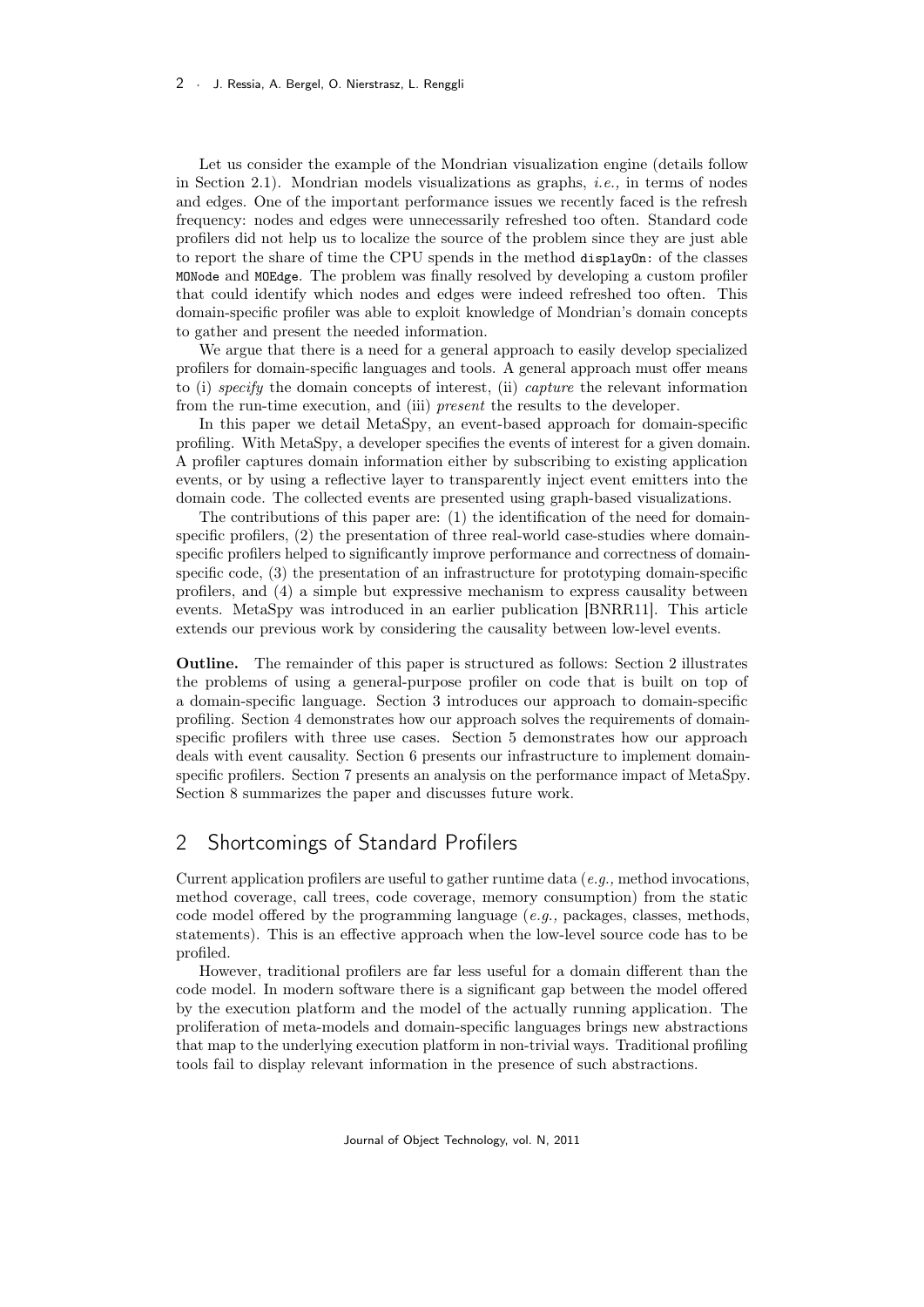MetaSpy<sup>[1](#page-2-1)</sup> and the examples presented in this paper are implemented in the Pharo Smalltalk[2](#page-2-2) programming language, an open-source Smalltalk [\[GR83\]](#page-17-4). Readers unfamiliar with the syntax of Smalltalk might want to read the code examples aloud and interpret them as normal sentences: An invocation of a method named method:with:, using two arguments looks like: receiver method: arg1 with: arg2. A method with no arguments looks like receiver method. Other syntactic elements of Smalltalk are: the dot to separate statements: statement1. statement2; square brackets to denote code blocks or anonymous functions: [ statements ]; and single quotes to delimit strings: 'a string'. The caret ^ returns the result of the following expression.

#### <span id="page-2-0"></span>2.1 Difficulty of profiling a specific domain

This section illustrates three shortcomings of traditional profiling techniques when applied to a specific domain.

### CPU time profiling

Mondrian [\[MGL06\]](#page-18-2) is an open and agile visualization engine. Mondrian describes a visualization using a graph of (possibly nested) nodes and edges. In June 2010 a serious performance issue was raised<sup>[3](#page-2-3)</sup>. Tracking down the cause of the poor performance was not trivial. We first used a standard sample-based profiler.

Execution sampling approximates the time spent in an application's methods by periodically stopping a program and recording the current set of methods under executions. Such a profiling technique is relatively accurate since it has little impact on the overall execution. This sampling technique is used by almost all mainstream profilers, such as JProfiler, YourKit, xprof [\[GH92\]](#page-17-5), and hprof.

MessageTally, the standard sampling-based profiler in Pharo Smalltalk, textually describes the execution in terms of CPU consumption and invocation for each method of Mondrian:

```
54.8% {11501ms} MOCanvas>>drawOn:
 54.8% {11501ms} MORoot(MONode)>>displayOn:
  30.9% {6485ms} MONode>>displayOn:
      | 18.1% {3799ms} MOEdge>>displayOn:
         ...
         | 8.4% {1763ms} MOEdge>>displayOn:
           | | 8.0% {1679ms} MOStraightLineShape>>display:on:
           | | 2.6% {546ms} FormCanvas>>line:to:width:color:
        ...
  23.4% {4911ms} MOEdge>>displayOn:
        ...
```
We can observe that the virtual machine spent about 54% of its time in the method displayOn: defined in the class MORoot. A root is the unique non-nested node that contains all the nodes of the edges of the visualization. This general profiling information says that rendering nodes and edges consumes a great share of the CPU time, but it does not help in pinpointing which nodes and edges are responsible for the time spent. Not all graphical elements equally consume resources.

Traditional execution sampling profilers center their result on the frames of the execution stack and completely ignore the identity of the object that received the

[Journal of Object Technology, vol. N, 2011](http://dx.doi.org/10.5381/jot.201Y.VV.N.aN)

<span id="page-2-1"></span><sup>1</sup><http://scg.unibe.ch/research/bifrost/metaspy/>

<span id="page-2-2"></span><sup>2</sup><http://www.pharo-project.org/>

<span id="page-2-3"></span><sup>3</sup><http://forum.world.st/Mondrian-is-slow-next-step-tc2257050.html#a2261116>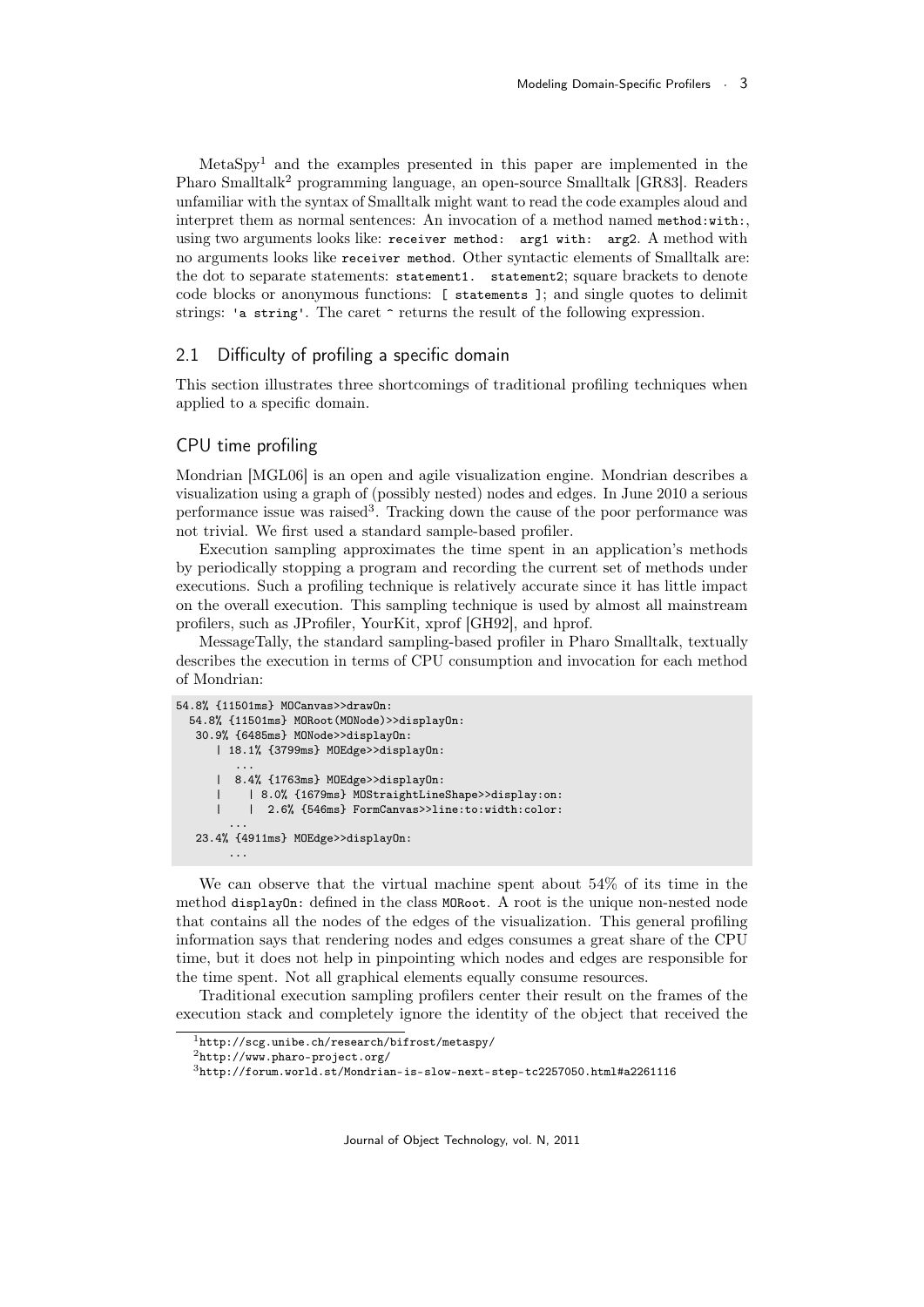method call and its arguments. As a consequence, it is hard to track down which objects cause the slowdown. For the example above, the traditional profiler says that we spent 30.9% in MONode>>displayOn: without saying which nodes were actually refreshed too often.

## Coverage

PetitParser is a parsing framework combining ideas from scannerless parsing, parser combinators, parsing expression grammars and packrat parsers to model grammars and parsers as objects that can be reconfigured dynamically [\[RDGN10b\]](#page-18-3). A number of grammars have been implemented with PetitParser, including Java, Smalltalk, XML and SQL.

Let us consider a [Java grammar](http://www.squeaksource.com/PetitJava.html) in PetitParser which is defined in 210 host language methods. The if statement parsing rule is defined as follows:

```
PPJavaSyntax>>ifStatement
     \left( \, 'if' as<br>Parser token , conditional<br>Expression , statement) ,
     ('else' asParser token , statement) optional
```
These methods build a graph of objects describing the grammar. It would be useful to establish how much of the grammar is actually exercised by a set of test cases to identify untested productions.

Traditional coverage tools focus on the source code artifacts instead of domainspecific data. They assess the coverage of the application source code by listing the methods and source lines covered by an execution.

In our case all methods and all lines of code are covered to build the grammar, but some parts of the resulting graph are not exercised by the tests. This is why we are unable to analyze the parsing and production coverage of this grammar with traditional tools.

#### **Causality**

Traditional profilers report events based on the run-time structure of the application. A run-time profiling report is typically structured as a tree in which indentation indicates nested calls. The sequence of methods executed is reported in a linear fashion: A method m1 that is executed before m2 will be reported as m1 above m2.

This hardcoded presentation is disconnected from the profiled model. When considering the Mondrian example, the sequence of displayOn: methods executed cannot be related to the order in which the nodes are rendered. In PetitParser the order does not represent the sequence in which the parsers are activated.

Understanding the sequence of a large number of events is challenging at best. Unfortunately, textual searching over a log file discards the structure of the model by solely operating on what the user decided to log. Textual search is a rather limited technique, even though it is commonly employed [\[Nag10\]](#page-18-4).

#### 2.2 Requirements for domain-specific profilers

The three examples given above are representative. They illustrate the gap between a particular domain and the source code model. We argue that to efficiently profile an arbitrary domain, the following requirements need to be fulfilled: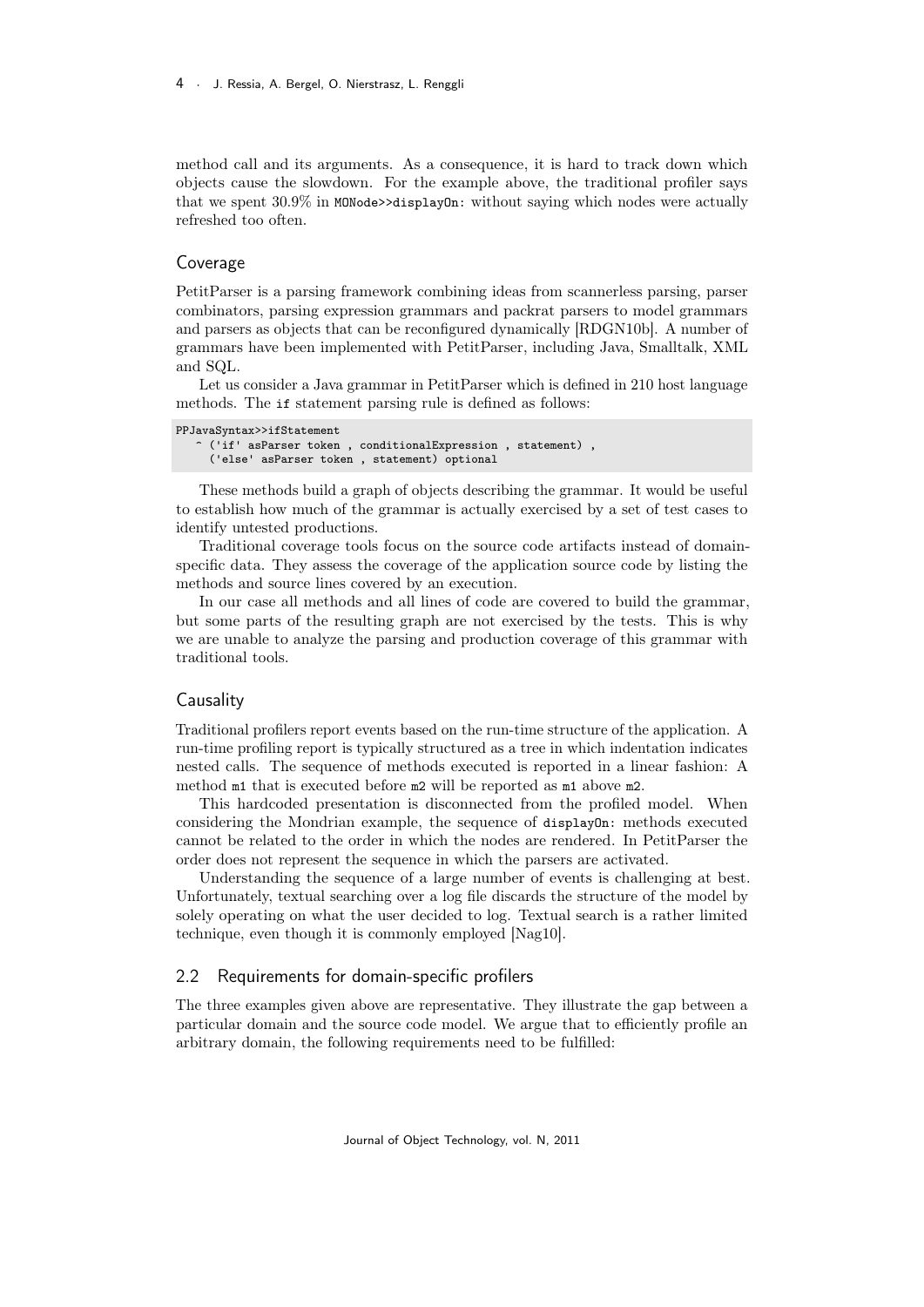- Specifying the domain. Being able to effectively designate the objects relevant for the profiling is essential. In Mondrian we are interested in the different nodes and the invocation of the displayOn: methods, rather than focusing on the implementing classes. In PetitParser we are interested in how often and if at all production objects are activated by a given input.
- *Capturing domain-related events.* Relevant events generated by the domain have to be monitored and recorded to be analyzed during or after the execution. An event represents a particular change or action triggered by the domain being profiled. Whereas the class MOGraphElement and its subclasses total more than 263 methods, only fewer than 10 methods are related to displaying and computing shape dimensions.
- Effectively and concisely presenting the necessary information. The information collected by traditional profilers is textual and targets method invocation. A method that invokes another will be located below it and indented. Moreover, each method frame represented has a class name and a method name, which completely ignores the identity of the object and arguments that are part of the call. Collected information has to be presented in such a way as to bring the important metrics and domain object composition into the foreground.
- Relation between events. An important and recurrent task in profiling is to understand the meaning of a sequence of emitted events. This is necessary when a developer wants to understand the causes of a suboptimal execution. Captured events have to be causally related to each other to trace high level operations. Since such relation between events cannot be enforced by the domain, it has to be reconstructed upon reception. Captured events have to be presented in a sequence that reflects the meaning of the model operations.
- Browsing events. The number of events generated by a typical application execution may easily skyrocket. Diving into those events is often the only way to understand the reason for suboptimal execution. Navigating through and giving a meaning to such a large number of events requires adequate tools that are aware of the model used to generate the events.

Common code profilers employ execution sampling as the way to cheaply obtain dynamic information. Unfortunately, information extracted when regularly sampling the method call stack cannot be used to profile a domain other than the source code model.

# <span id="page-4-0"></span>3 MetaSpy in a Nutshell

In this section we will present MetaSpy, a framework that supports building domainspecific profilers. The key idea behind MetaSpy is to provide domain-specific events that can later be used by different profilers with different objectives.

[Figure 1](#page-5-0) shows a class diagram of MetaSpy. There are two main abstractions: the instrumentation strategies and the domain-specific profilers.

An instrumentation strategy is responsible for adapting a domain-specific model and triggering specific actions in the profiler when certain events occur. A profiler models a domain-specific profiling requirement by composing multiple instrumentation strategies.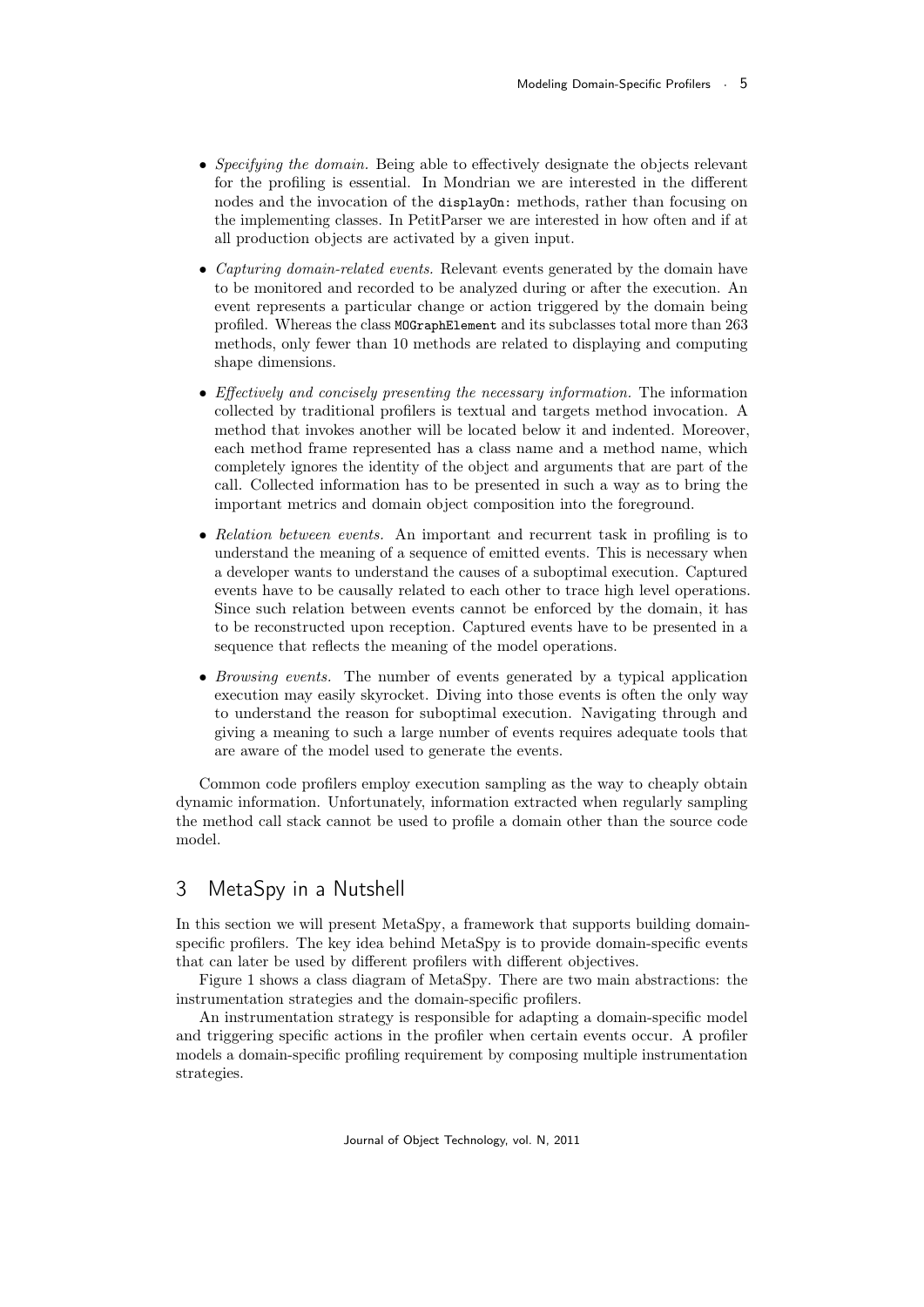<span id="page-5-0"></span>

User provided classes

Figure 1 – The architecture of the MetaSpy profiler framework.

Some instrumentation strategies work by registering to existing events of the application domain. Other instrumentation strategies intercept the system by metaprogramming, *i.e.*, conventional instrumentation. Installing an instrumentation strategy activates it and its associated events, while uninstalling deactivates them.

Some of the instrumentation strategies provided by MetaSpy are:

- Announcement Instrumenter dispatches events satisfying a particular condition from the announcer (subject) to the external profiler (observer).
- *Method Instrumenter* triggers an event whenever a specific method is invoked on any instance of a specified class.
- Object Instrumenter triggers an event whenever a specific method is invoked on a particular object. This is called object-specific profiling.
- Parser Instrumenter triggers an event whenever a specific grammar production is activated. This is a very specific instrumentation strategy only working with PetitParser productions.

Other dedicated instrumentation strategies can be implemented by adhering to the same interface.

Profilers are responsible for modeling the domain-specific behavior to profile the main abstractions in each domain. The abstract Profiler class models the behavior of a general profiler. Subclasses are instantiated with a domain-specific model and implement the set-up and tear-down of one or more instrumentation strategies into the model. Furthermore, they define how and what data is collected when the instrumented model is exercised. To actually instrument the model and start collecting events the method install is used. Similarly, to remove all instrumentation from the model, uninstall is used. Both methods dispatch the requests to the respective instrumentation strategies using the current model.

Each profiler is responsible for presenting the collected data in the method visualize. Depending on the nature of the data, this method typically contains a Mondrian [\[MGL06\]](#page-18-2) or Glamour [\[Bun09\]](#page-17-6) script, or a combination of both. Mondrian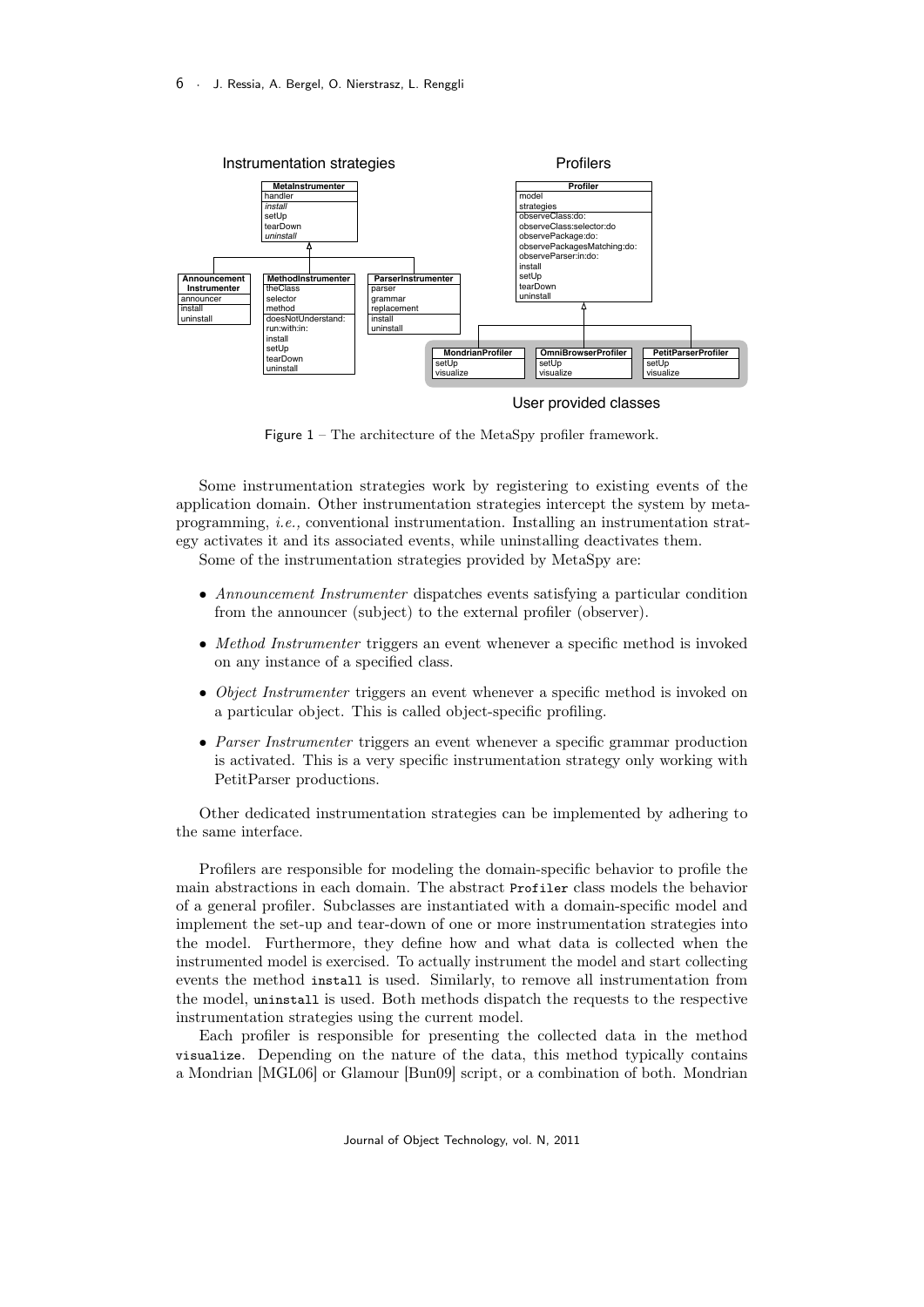is a visualization engine to depict graphs of objects in configurable ways. Glamour is a browser framework to script user interfaces for exploratory data discovery.

Next, we will show real-world examples of domain-specific profilers.

#### <span id="page-6-0"></span>4 Validation

In this section we will analyze three case studies from three different domains. We will show how MetaSpy is useful for expressing the different profiling requirements in terms of events. We will also demonstrate how MetaSpy fulfills the domain-specific profiling requirements, namely specifying, capturing, and presenting domain-specific information.

For each case study we show the complete code for specifying and capturing events. We do not show the code for visualizing the results, which typically consists of 20–50 lines of Mondrian or Glamour script code. We use the Mondrian visualization tool to visually and interactively report profiles. In [Section 4.1](#page-6-1) we also consider Mondrian as the profiling subject. We therefore visualize using Mondrian the profile of Mondrian itself.

#### <span id="page-6-1"></span>4.1 Case Study: Displaying invocations

A Mondrian visualization may comprise a great number of graphical elements. A refresh of the visualization is triggered by the operating system, resulting from user actions such as a mouse movement or a keystroke. Refreshing the Mondrian canvas iterates over all the nodes and edges and triggers a new rendering. Elements that are outside the window or for which their nesting node has an active bitmap in the cache should not be rendered.

A graphical element is rendered when the method display:on: is invoked. Monitoring when these invocations occur is key to having a global view of what should be refreshed.

#### Capturing the events

The MetaSpy framework is instantiated to create the MondrianProfiler profiler.

```
Profiler subclass: #MondrianProfiler
 instanceVariableNames: 'actualCounter previousCounter'
```
MondrianProfiler defines two instance variables to monitor the evolution of the number of emitted events: actualCounter keeps track of the current number of triggered events per event type, and previousCounter stores the number of event types that were recorded before the previous visualization step.

```
MondrianProfiler>>initialize
  super initialize.
   actualCounter := IdentityDictionary new.
  previousCounter := IdentityDictionary new
```
The installation and instrumentation of Mondrian by MetaSpy is realized by the setUp method:

```
MondrianProfiler>>setUp
  self model root allNodes do: [ :node |
      self
```
[Journal of Object Technology, vol. N, 2011](http://dx.doi.org/10.5381/jot.201Y.VV.N.aN)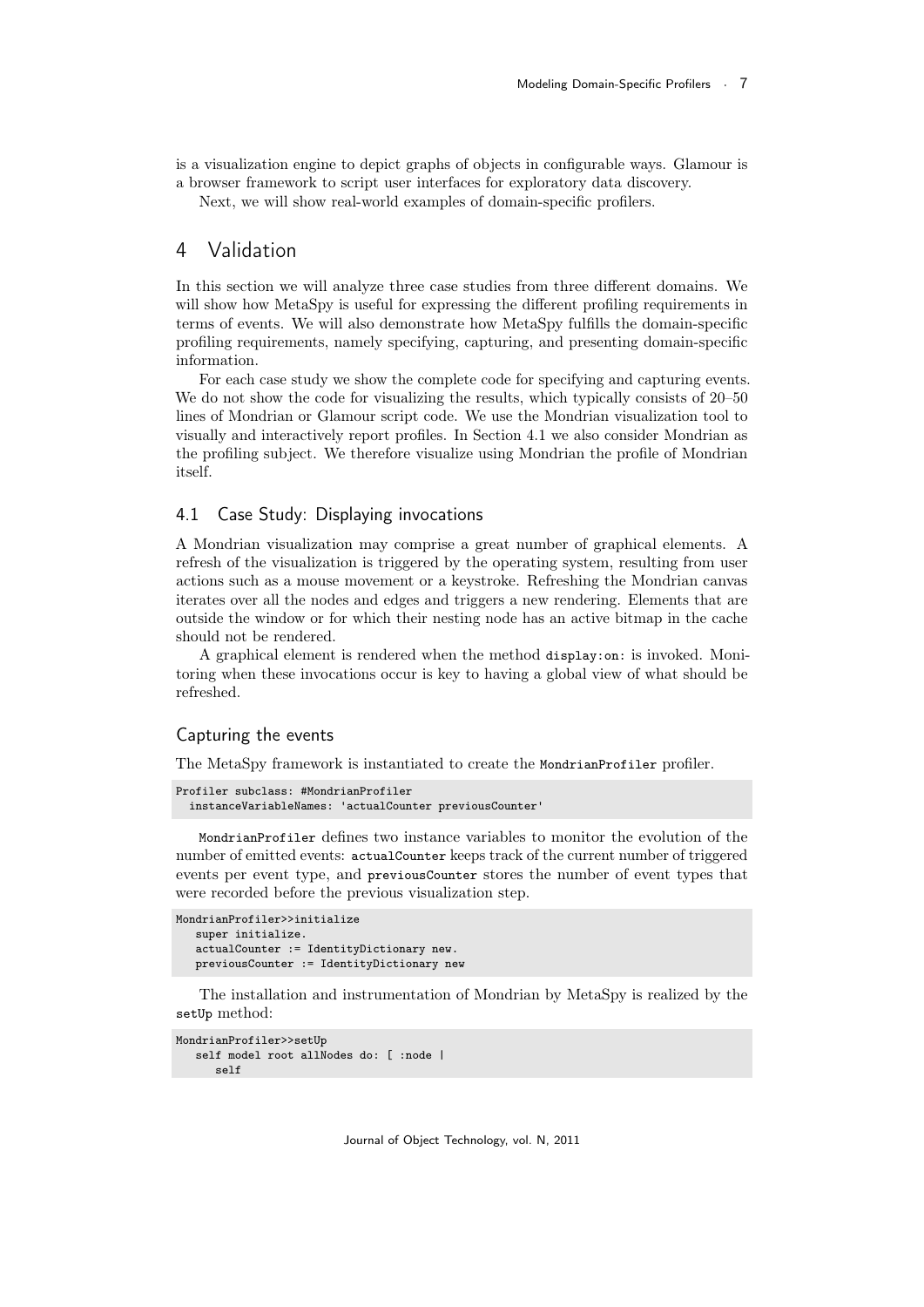```
observeObject: node
selector: #displayOn:
do: [ :receiver :selector :arguments |
   actualCounter
      at: receiver
      put: ((actualCounter at: receiver ifAbsent: [ 0 ]) + 1) ] ]
```
All the nodes obtained from the root of the model object are "observed" by the framework. At each invocation of the displayOn: method, the block given as parameter to do: is executed with the object receiver on which displayOn: is invoked, the selector name and the argument. This block updates the number of displays for each node of the visualization.

#### Specifying the domain

The instrumentation described in the setUp method is only applied to the model specified in the profiler. This model is an object which models the domain to be profiled, in this case a Mondrian visualization. The instrumentation is only applied to all nodes in this visualization. Only when these nodes receive the message  $displayOn:$ the actual counter is incremented. This object-specific behavior is possible due to the use of a reflection framework called Bifröst [\[RRGN10\]](#page-19-3).

#### Presenting the results

The profiling of Mondrian is visualized using Mondrian itself. The visualizeOn: method generates the visualization given in [Figure 2.](#page-7-0)

<span id="page-7-0"></span>

Figure 2 – Profiling (left) the System Complexity visualization (right).

One important point of visualizeOn: is to regularly update the visualization to be able to see the evolution of the domain events over time.

[Figure 2](#page-7-0) gives a screenshot of a visualization and the profiler. The right-hand side is an example of the System Complexity visualization [\[LD03\]](#page-18-5) of the collection class hierarchy. System complexity is a typical usage of Mondrian, which exhibits the problem mentioned in [Section 2.1.](#page-2-0)

The left-hand side shows the profiler applied to the visualization on the righthand side. The profiler lists all the classes visualized in the system complexity. The profiler associates to each class a horizontal bar indicating the number of times the corresponding node in the system complexity has been displayed. This progress bar widens upon node refresh. The system complexity visualization remains interactive,

[Journal of Object Technology, vol. N, 2011](http://dx.doi.org/10.5381/jot.201Y.VV.N.aN)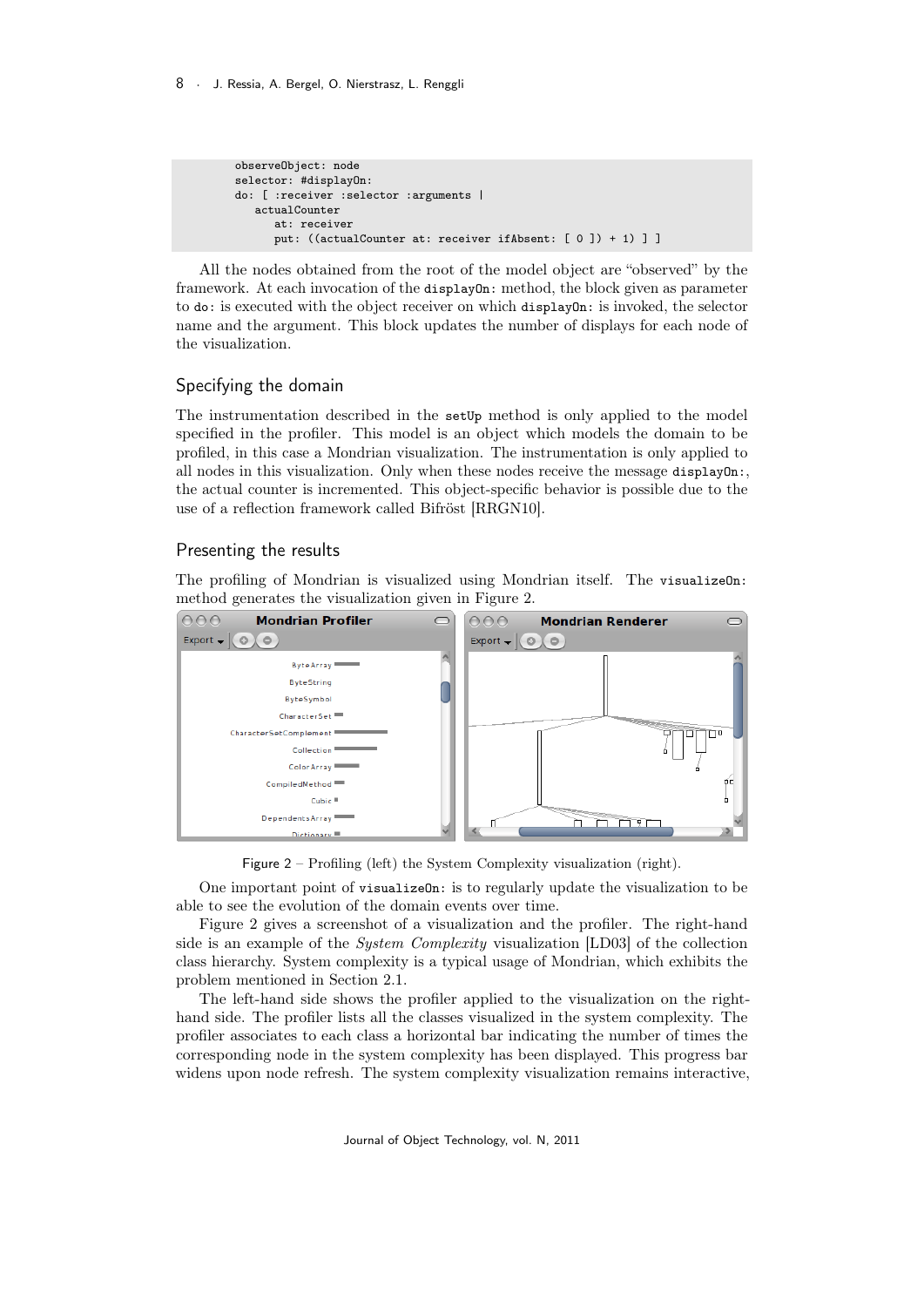even when being profiled. Selecting, dragging and dropping nodes refreshes the visualization, thus increasing the displayed progress of the corresponding nodes. This profile helps in identifying unnecessary rendering. Thanks to this profiler, we identified a situation in which nodes were refreshing without receiving user actions which caused the sluggish rendering. More precisely, edges were constantly refreshed, even when they were not visible. The profiler is uninstalled when the profiled Mondrian visualization is closed.

### 4.2 Case Study: Events in OmniBrowser

OmniBrowser [\[BDPW08\]](#page-16-1) is a framework for defining and composing new browsers, i.e., graphical list-oriented tools to navigate and edit elements from an arbitrary domain. In the OmniBrowser framework, a browser is described by a domain model specifying the domain elements that can be navigated and edited, and a metagraph specifying the navigation between these domain elements. Nodes in the metagraph describe states the browser is in, while edges express navigation possibilities between those states. The OmniBrowser framework then dynamically composes widgets such as list menus and text panes to build an interactive browser that follows the navigation described in the metagraph.

OmniBrowser uses announcements for modeling the interaction events of the user with the IDE. A very common problem is to have certain announcements be triggered too many times for certain scenarios. This behavior impacts negatively the performance of the IDE. Moreover, in some cases odd display problems are produced which are very hard to track down.

#### Capturing the events

To profile this domain-specific case we implemented the class OmniBrowserProfiler:

```
Profiler subclass: #OmniBrowserProfiler
   instanceVariableNames: 'actualCounter'
```
The instrumentation in the setUp method counts how many times each announcement was triggered.

```
OmniBrowserProfiler>>setUp
  self
     observeAnnouncer: self model announcer
     do: [ :ann |
        actualCounter
            at: ann class
           put: (actualCounter at: ann class ifAbsent: [ 0 ]) + 1 ]
```
## Specifying the domain

We specify the entities we are interested in profiling by defining the model in the profiler. The model is an instance of the class OBSystemBrowser, the entry point of OmniBrowser. All OmniBrowser instances have an internal collaborator named announcer which is responsible for the signaling of announcements. This is the object used by the profiler to catch the announcement events.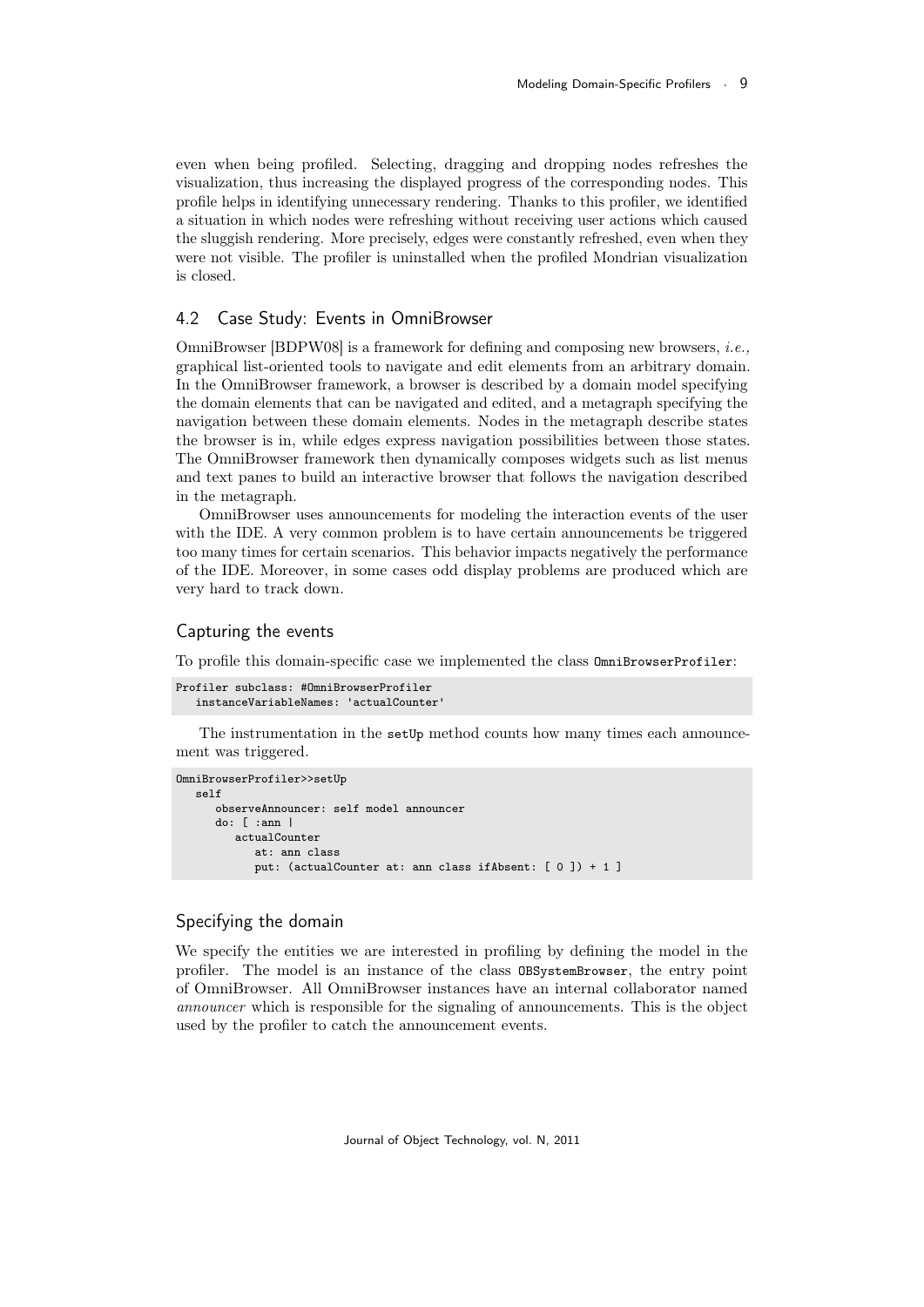<span id="page-9-0"></span>

Figure 3 – Profiling (left) an OmniBrowser instance (right).

#### Presenting the results

A Mondrian visualization was implemented to list the type and the number of announcements triggered (cf. [Figure 3\)](#page-9-0).

#### 4.3 Case Study: Parsing framework with PetitParser

Rigorous test suites try to ensure that each part of the grammar is covered by tests and is well-specified according to the respective language standards. Validating that each production of the grammar is covered by the tests is a difficult activity. As mentioned previously, traditional tools of the host language work at the method and statement level and thus cannot produce meaningful results in the context of PetitParser where the grammar is modeled as a graph of objects.

#### Capturing the events

With MetaSpy we can implement the grammar coverage with a few lines of code. The instrumentation happens at the level of the primitive parser objects. The method observeParser:in: wraps the parser object with a handler block that is called for each activation of the parser.

```
1 PetitParserProfiler>>setUp
2 self model allParsers do: [ :parser |
3 self observeParser: parser in: self grammar do: [
         counter
5 at: parser
6 put: (counter at: parser ifAbsent: [ 0 ]) + 1 ] ]
```
Line 2 iterates over all primitive parser objects in the grammar. Line 3 attaches the event handler on Lines 4–6 to each parser in the model. The handler then counts the activations of each parser object when we run the test suite of the grammar.

#### Specifying the domain

The domain in this case is an instance of the grammar that we want to analyze. Such a grammar may be defined using hundreds of interconnected parser objects.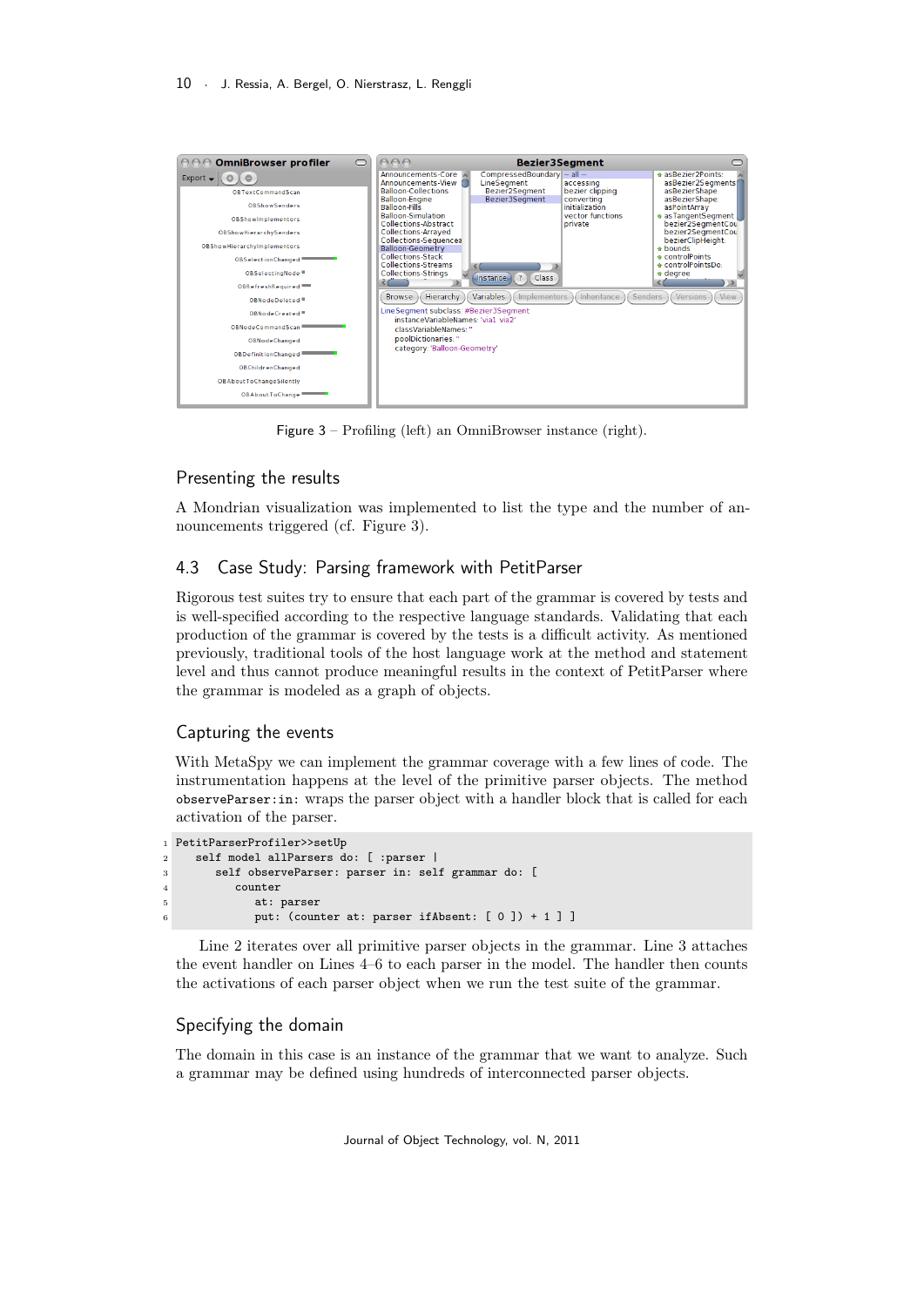#### Presenting the results

This provides us with the necessary information to display the grammar coverage in a visualization such as that shown in [Figure 4.](#page-10-1)

<span id="page-10-1"></span>

Figure 4 – Visualization of the production coverage of an XML grammar with uncovered productions highlighted in black (left); and the same XML grammar with updated test coverage and complete production coverage (right). The size of the nodes is proportional to the number of activations when running the test suite on the grammar.

# <span id="page-10-0"></span>5 Identifying Event Causality

Mondrian visualizes graphs of nodes and edges. Apart from the edges displayed in the visualization, nodes can support other relationships: nodes might be nested within each other, *i.e.*, when a parent is moved, its children have to be redrawn; nodes might have interaction dependencies, when one node is selected another one is updated; nodes might have caching dependencies, when one node changes dependent nodes need to invalidate their state; and so on.

The use of log files to identify such dependencies may indeed be successful [\[YD00\]](#page-19-4). However, producing an adequate log file that covers all the different situations requires a significant amount of work and good system knowledge.

We favor prototyping of lightweight tools to address the possible problems on the spot.

#### 5.1 Expressing causality

According to the experience we gain by profiling multiple model executions, events generated by the model cannot be used to meaningfully structure an execution profile. This is not really a surprise since events are generated from a model to fulfill a need of the model itself, and not really for profiling purposes. No assumption can therefore be made on the information carried by those events.

A practical solution is to annotate events upon reception with information about the sequentiality and the timing. MetaSpy offers a generic event class, called SpyEvent. A spy event knows its creation time and the previously emitted event.

The class SpyEvent may be subclassed to capture domain relations. For example, MondrianEvent knows about siblings of the node that emitted the event. This is an important relation for tracing how the cache is activated.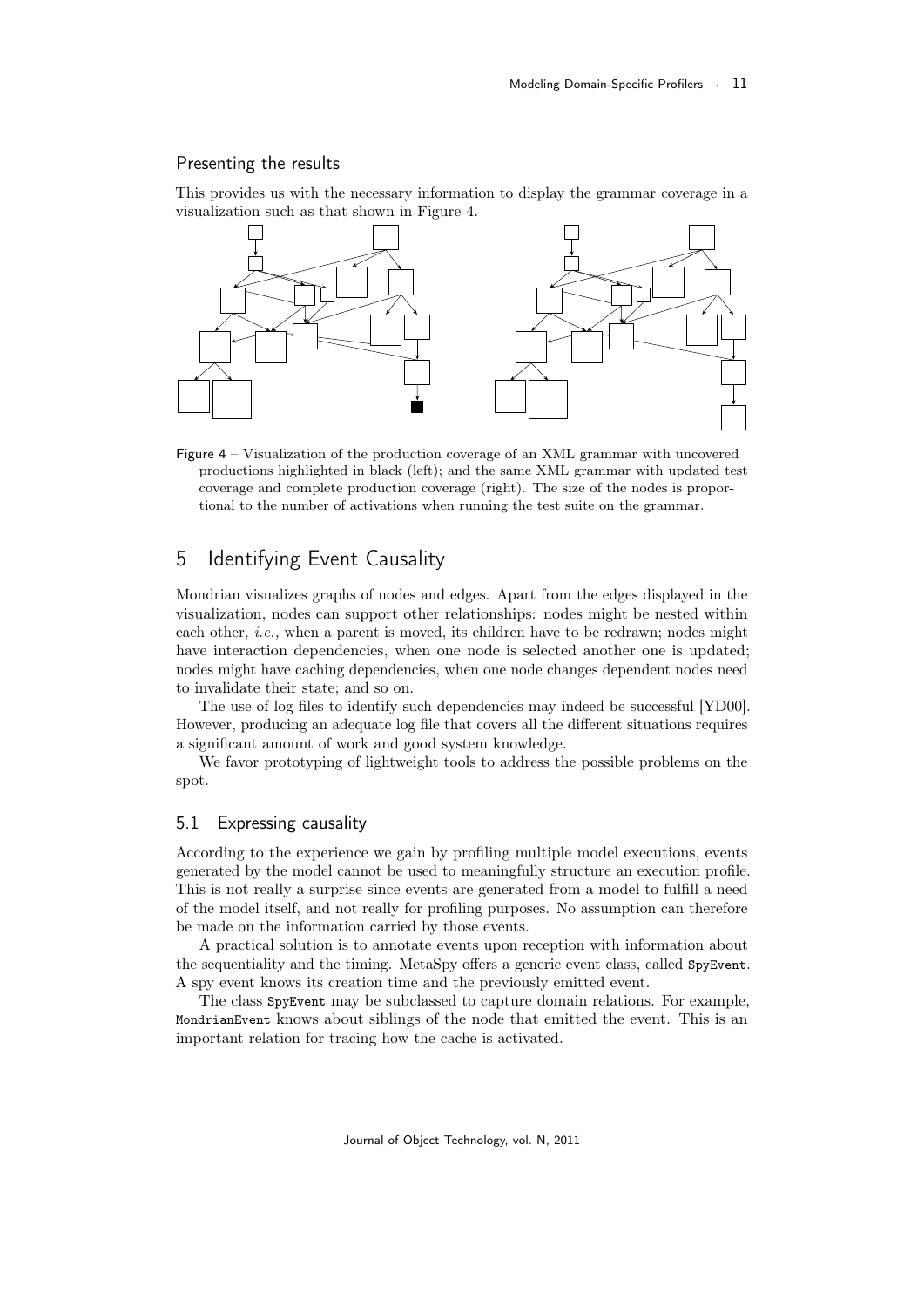#### 5.2 Navigation between events

To analyze the event activation sequence in Mondrian we have the following spy:

```
Profiler subclass: #MSMondrianCacheActivationSequenceProfiler
   instanceVariableNames: 'lastEvent mapping announcer'
```
This profiler has three variables. The last event that has been emitted is kept in the variable lastEvent. Since all the events are kept in a linked list, it is sufficient to keep a reference of the last event to access previous events. The association between a Mondrian node and the events the node has emitted is kept in the variable mapping. The browser is updated via an announcer.

The profiler is installed with setUp:

```
MondrianCacheActivationSequenceSpy>>setUp
   super setUp.
   nodes do: [ :node |
      self
         observeObject: node
         selector: #displayOn:
         do: [ :receiver :selector :arguments |
            lastEvent := (MondrianEvent for: receiver next: lastEvent).
            (mapping at: receiver ifAbsentPut: [ OrderedCollection new ])
               add: lastEvent ] ]
```
MondrianCacheActivationSequenceSpy is responsible for adapting Mondrian nodes to find out the order in which the method displayOn: was executed. Each execution of the method displayOn: should create an instance of MondrianEvent. Each Mondrian node is instrumented so that every time that the message display on: is invoked a MondrianEvent is created and saved within the mappings indexed by node. Each MondrianEvent knows the node that generated it and the previous event. The setUp is invoked to install the instrumentation.

Mondrian events are first captured during the profile. The browsing tool described below is useful to navigate between them.

Glamour [\[Bun09\]](#page-17-6) is an engine for scripting browsers. We use it to build navigation tools for the captured events. The Glamour-based tool is set up in the visualize method:

#### MondrianCacheActivationSequenceSpy>>visualize

```
| browser |
browser := Tabulator new.
browser title: 'Mondrian event crawler'.
browser
   column: #events;
   column: #model.
browser transmit to: #events;
   andShow: [ :constructor | self eventsIn: constructor ].
browser transmit from: #events; to: #model;
    andShow: [ :constructor | self modelIn: constructor ].
browser updateOn: Announcement from: [ :v | announcer ].
browser openOn: lastEvent.
```
[Figure 5](#page-12-1) shows the result of a Mondrian profiling using the Glamour script. The left-hand side gives the sequential list of the events we captured using emitted by Mondrian. The right-hand side gives the information associated to the event selection.

The method modelIn: is invoked when one selects an event. The method fills a glamour element with three tabs, two lists and a Mondrian visualization: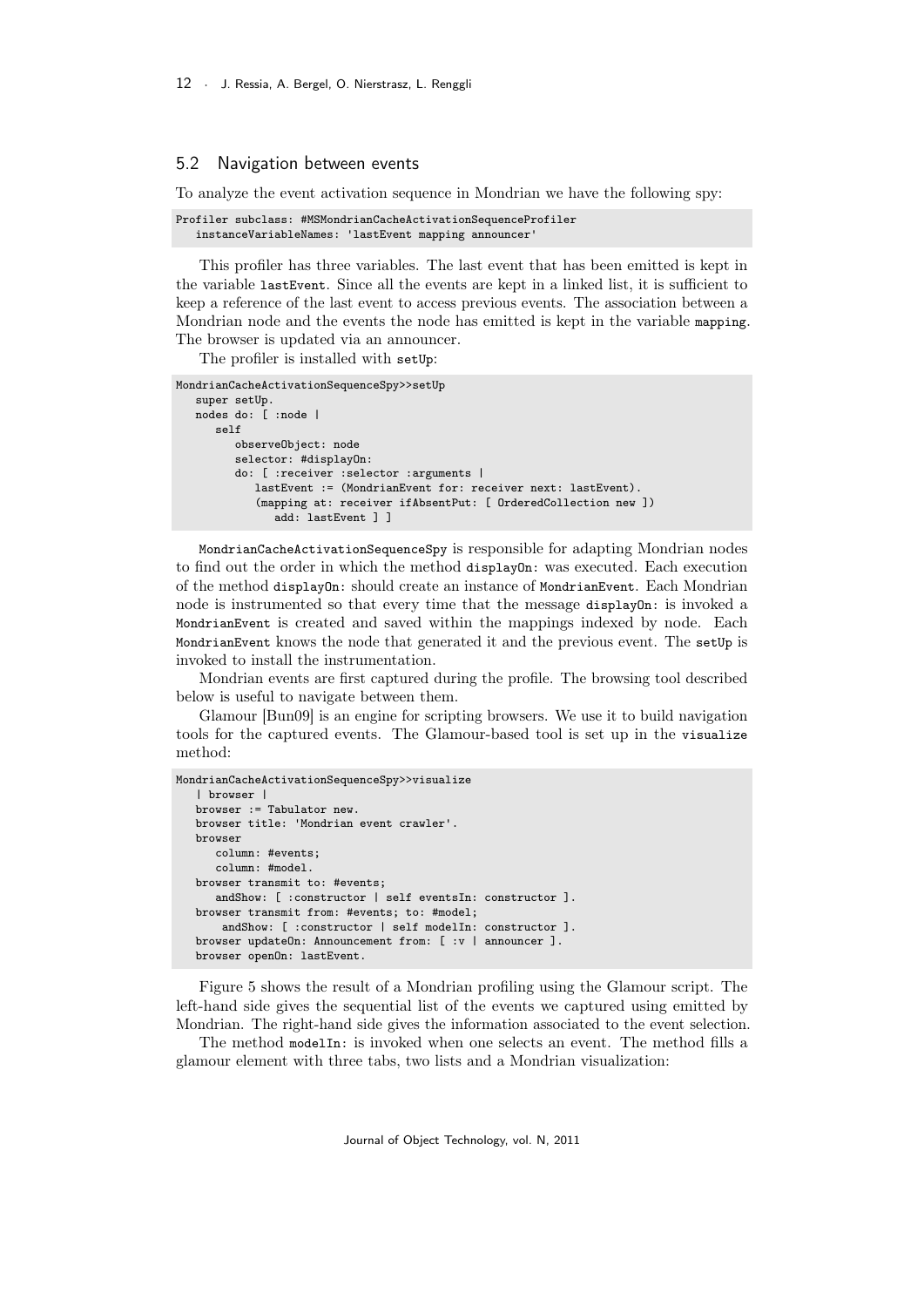<span id="page-12-1"></span>

| <b>Mondrian event crawler</b><br>- 63<br>$\times$<br>$\overline{\phantom{a}}$                                               |        |                                                      |             |       |  |
|-----------------------------------------------------------------------------------------------------------------------------|--------|------------------------------------------------------|-------------|-------|--|
| events                                                                                                                      |        | sibbling                                             | parent      | graph |  |
| ビタビロビン プリエ すにエア<br>event<9013.E2><br>event<9012.E1><br>event<9011.E2><br>event<9010,E1><br>event<9009.E2><br>event<9008.E1> | 八      | <b>000</b><br>$\Box$<br>n<br>ò.<br>п<br>۰<br>α<br>00 | $\Box$<br>٠ |       |  |
| event<9007.E2><br>events9006.E1>                                                                                            | $\sim$ |                                                      |             |       |  |

Figure 5 – Glamour-based event navigation tool.

```
MondrianCacheActivationSequenceSpy>>modelIn: constructor
modelIn: constructor
   constructor list
      title: 'sibling';
     display: [ :event | self siblingOf: event ].
   constructor list
      title: 'parent';
      display: [ :event | self parentOf: event ].
   constructor mondrian
      title: 'graph';
      painting: [ :view :event |
         view nodes: (self siblingOf: event).
         view edgesFrom: #owner.
         view treeLayout ].
```
The methods parentOf: and siblingOf: are used to retrieve the data from the Mondrian model and are not presented here.

The list of events are accessed using the helper method:

```
MondrianCacheActivationSequenceSpy>>eventsIn: constructor
   constructor list
      title: 'events';
      display: [ :event | event allPreviousEvents ];
      updateOn: Announcement from: [ :v | announcer ]
```
Events are linked to each other forming a list. The method allPreviousEvents returns the list of all previous events.

Using an adequate model, a browsing tool is easily implementable using Glamour. Presentations are constructed and combined to reflect the navigation flow of the extracted events.

The variable mapping plays an important role since it associates the events with the node who emitted them. A hash map effectively implements this relation.

# <span id="page-12-0"></span>6 Implementing Instrumentation Strategies

MetaSpy has two ways of implementing instrumentation strategies: listening to preexisting event-based systems, or using the meta-level programming techniques of the host language to define a meta-event the strategy is interested in.

Let us consider the class AnnouncementInstrumenter, whose responsibility is to observe the generation of specific announcements.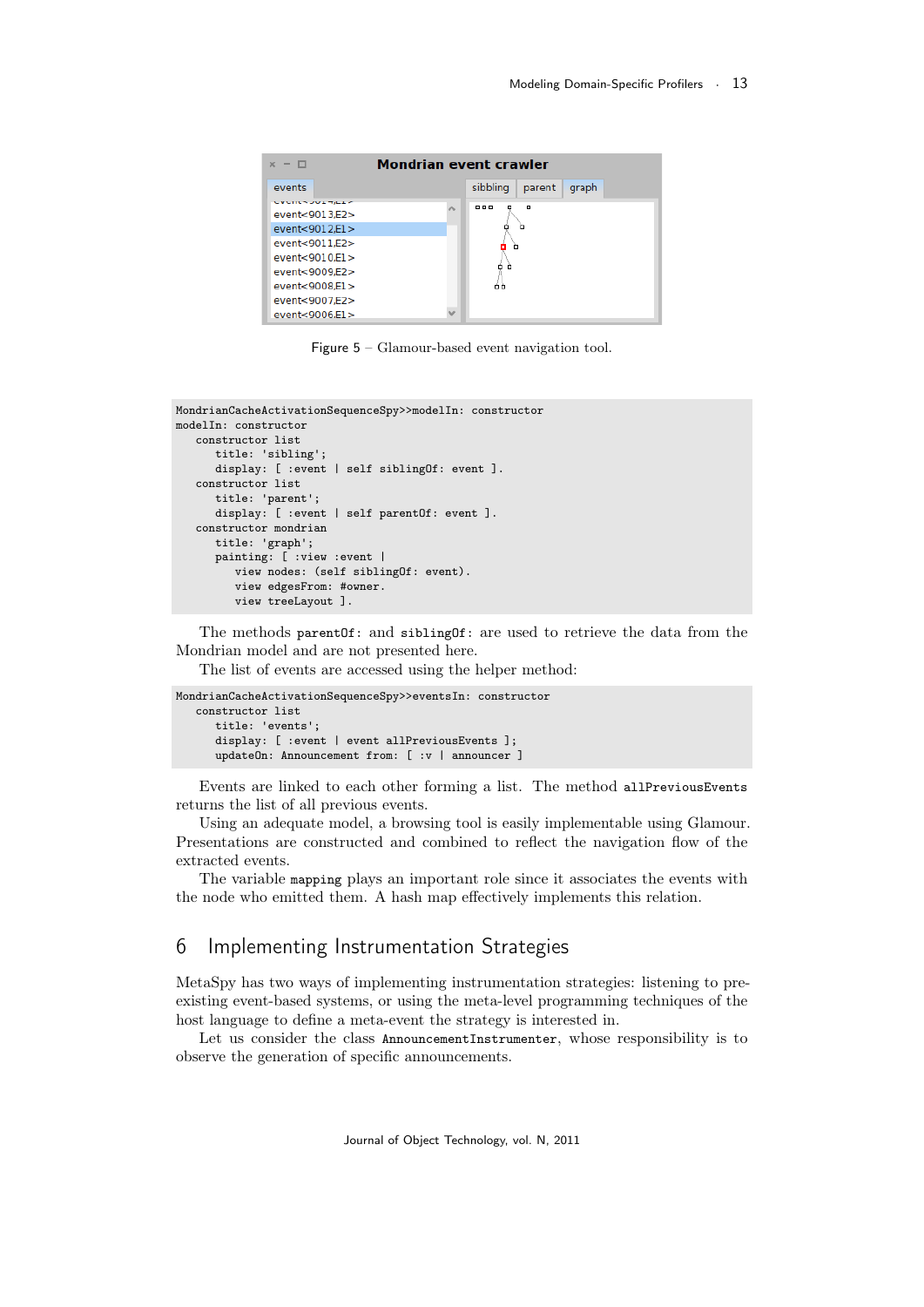```
AnnouncementInstrumenter>>install
   self announcer
      on: Announcement
      send: #value:
      to: self handler
```
The install method installs an instrumentation strategy object on the domain specified in the install method. In this snippet of code we can see that the strategy is hooked into the announcement system by evaluating the strategy's handler when an announcement is triggered.

However, not all profiling activities can rely on a pre-existing mechanism for registering to events. In some cases, a profiler may be hooked into the base code using an existing event mechanism, for example the OmniBrowser profiler. In other cases, extending the base code with an appropriate event mechanism is simply too expensive. Because of this, we need to rely on the meta-programming facilities of the host language. These facilities are not always uniform and require ad hoc code to hook in behavior. To avoid this drawback we decided to use a framework that provides uniform meta-programming abstractions.

#### 6.1 Bifröst

Bifröst [\[RRGN10\]](#page-19-3) offers a model of fined-grained unanticipated dynamic structural and behavioral adaptation. Instead of providing reflective capabilities as an external mechanism, Bifröst integrates them deeply into the environment. Bifröst is a reflective system based on explicit meta-objects to improve meta-level engineering.

Bifröst has been designed as an evolution of partial behavioral reflection for Smalltalk [\[RDT08\]](#page-18-6), which in turn was conceived as an extension of the Reflex model [\[TNCC03\]](#page-19-5). Bifröst is a reflective architecture [\[Mae87\]](#page-18-7) where meta-objects control the different aspects of reflection offered by the language. Bifröst's meta-objects provide a structural view and a behavioral view. In the context of MetaSpy we were mainly interested in behavioral reifications. A behavioral meta-object reifying message sends was used for the message send instrumenter. A Message Received event is also provided by the behavioral meta-object. State read and write are also supported thus MetaSpy can profile these dynamic events. Bifröst meta-objects when attached to a single object are object-specific in nature, thus fulfilling an important domain-specific profiler design requirement.

The Bifröst model solves the main problems of previous approaches while providing the main reflection requirements. Moreover, these requirements are key for having a domain-specific profiler which can adapt and evolve at runtime on top of the objects that define the domain. These requirements are:

- Partial Reflection. Bifröst allows meta-objects to be bound to any object in the system thus reflecting selected parts of an application.
- Selective Reification. When and where a particular reification should be reified is managed by the different meta-objects.
- Unanticipated Changes. At any point in time a meta-object can be bound to any object thus supporting unanticipated changes.
- Meta-level Composition. Composable meta-objects provide the means for combining different adaptations.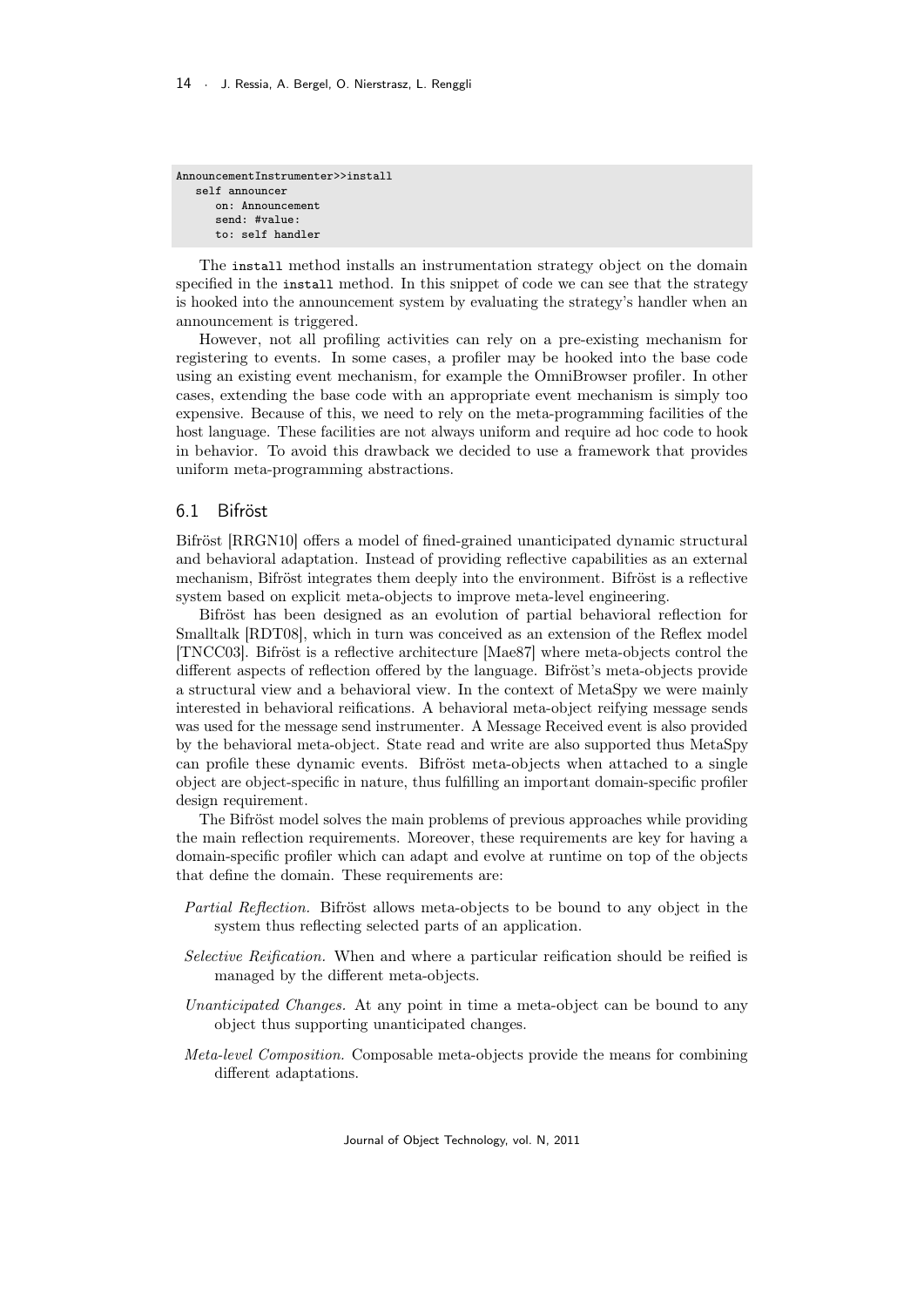Runtime Integration. Bifröst's reflective model lives entirely in the language model, so there is no VM modification or low-level adaptation required.

Bifröst's adaptation mechanism is built on top of lower-level meta-objects. In the Smalltalk implementation of Bifröst we bind meta-objects to abstract syntax tree (AST) nodes. A meta-object can be associated to a single AST node or to multiple ones. The next time the method is compiled the system automatically generates new bytecodes that take the meta-object into account. This behavior allows Bifröst to adapt the predefined behavior of objects. AST meta-objects reify AST-related information depending on the AST node. For example, a message send node can reify the sender, the receiver and the arguments at runtime. The meta-level behavior specified in the meta-object can be executed before, after or instead of the behavior of the AST node the meta-object is adapting.

Let us consider the Message Received Instrumenter, whose responsibility is to instrument when a specific object receives a specific message.

```
MessageReceivedInstrumenter>>install
  self observerMetaObject bind: self object
MessageReceivedInstrumenter>>setUp
  profilingMetaObject := BehaviorMetaObject new
     when: self selector
```
isReceivedDo: self handler

The method install binds a meta-object to the object to be observed. The method setUp initializes the profiling meta-object with a behavioral meta-object. This metaobject evaluates the handler when a specific message is received by the profiled object. This mechanism is termed object-specific instrumentation.

In our Smalltalk implementation of Bifröst, the profiled application, the profiler, and the visualization engine are all written in the same language, Pharo, and run on the same virtual machine. Nothing in our approach prevents these components from being decoupled and having them written in a different language or running remotely. This approach is often taken with profilers and debuggers running on the Java virtual machine  $(e.g., \text{ Java debugging interface}^4)$  $(e.g., \text{ Java debugging interface}^4)$  $(e.g., \text{ Java debugging interface}^4)$ .

#### 6.2 Feasability of Domain-specific Profiling

Let us analyze the feasibility of implementing this approach in other contexts. Objectspecific instrumentation is not trivial to achieve in class-based languages like Smalltalk and Java. Classes are deeply rooted in the language interpreter or virtual machine and performance is tweaked to rely heavily on these constructs. Moreover, most languages provide a good level of structural reflection to deal with structural elements like classes, method, statements, etc. Most languages, however, do not provide a standard mechanism to reflect on the dynamic abstractions of the language. There are typically no abstractions to intercept meta-events such as a message send, a message receive, a state read, etc. There has recently been extensive work on object-specific runtime adaptations and operation decomposition of the runtime system.

Aspect-Oriented Programming (AOP) [\[Kic96,](#page-17-7) [KLM](#page-18-8)<sup>+</sup>97, [KIL](#page-17-8)<sup>+</sup>97] is a technique which aims at increasing modularity by supporting the separation of cross-cutting concerns. Dynamic object-specific aspects have been introduced with an operational decomposition view of the system.

<span id="page-14-0"></span> $4$ <http://download.oracle.com/javase/1.5.0/docs/guide/jpda/jvmdi-spec.html>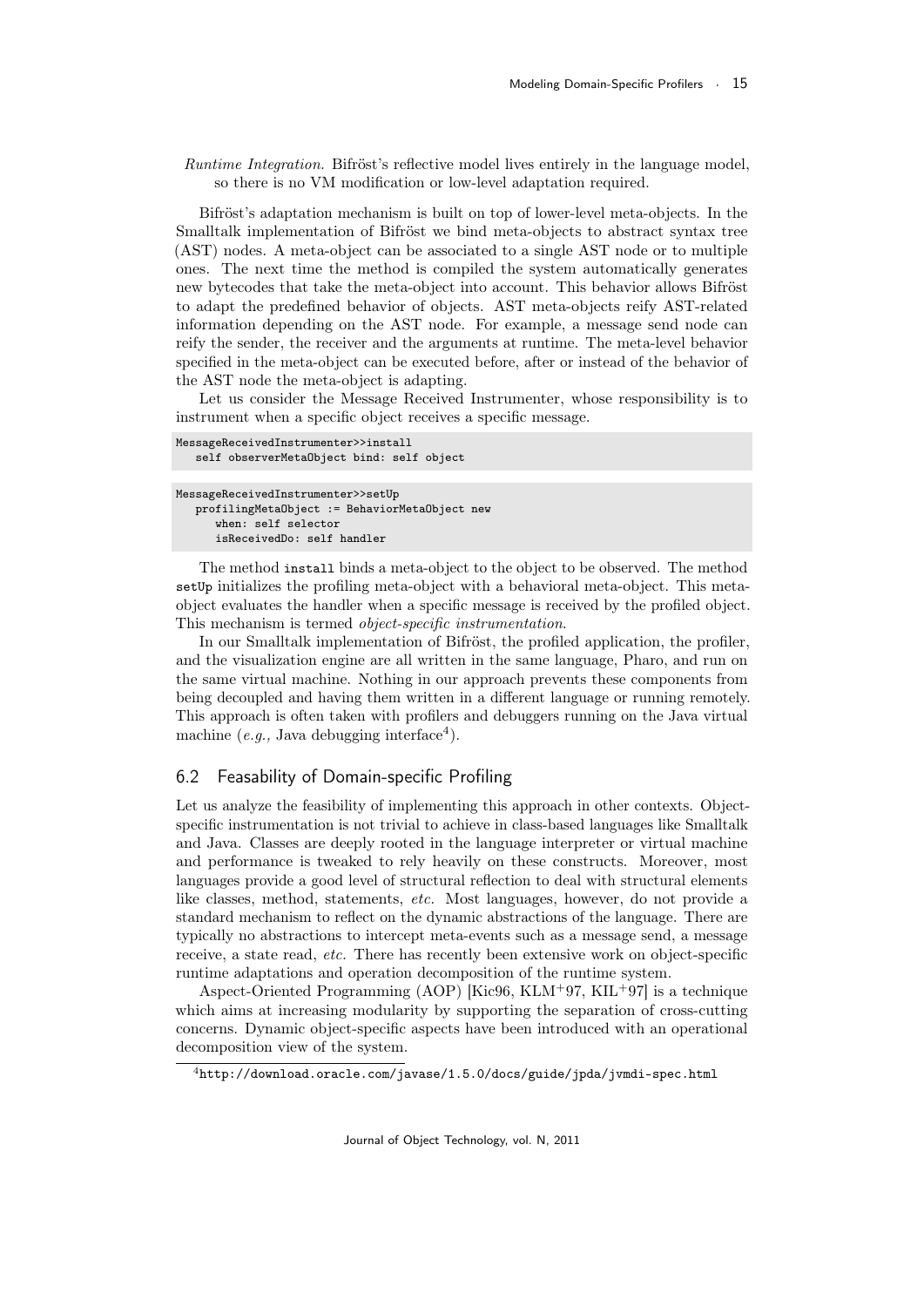Douence, Motelet and Südholt [\[DMS01\]](#page-17-9) introduced a general operational model for crosscutting based on execution monitors called Event-based Aspect-Oriented Programming (EAOP). Douence and Südholt [\[DS02\]](#page-17-10) later introduced constructor calls and constructor returns as events. The Execution Monitor in their implementation observes events emitted during execution. The execution of the base program is suspended when an event is emitted. The monitor matches this event against different event patterns. When a pattern is satisfied the associated actions are executed.

The JAsCo language [\[SVJ03\]](#page-19-6) provides a way of separating when an aspect should be applied and what should be done. Hooks are defined with abstract pointcuts. Traps are introduced in the potential places where an event should be triggered. Connectors link these events to the hooks that dictate what should be done. Connectors can be loaded dynamically making this approach highly dynamic.

Stateful aspects or tracematches make it possible to restrain the application of an aspect to the occurrences of certain execution event patterns. AspectJ extension with tracemath [\[AAC](#page-16-2)<sup>+</sup>05] events patterns are matched in all threads of the system.

## <span id="page-15-0"></span>7 Micro-benchmark

Profiling always impacts the performance of the application being analyzed. We have performed a micro-benchmark to assess the maximal performance impact of MetaSpy. We assume that the behavior required to fulfill the profiling requirements is constant to any instrumentation strategy.

We analyze the impact of MetaSpy on both profiling uses cases. All benchmarks were performed on an Apple MacBook Pro, 2.8 GHz Intel Core i7 in Pharo 1.1.1 with the jitted Cog VM.

Registering instrumentation strategies to a pre-existing event-based system depends heavily on the the system used and how it is used.

Using meta-level programming techniques on a runtime system can have a significant performance impact. Consider a benchmark in which a test method is being invoked one million times from within a loop. We measure the execution time of the benchmark with Bifröst reifying the  $10^6$  method activations of the test method. This shows that in the reflective case the code runs about 35 times slower than in the reified one. However, for a real-world application with only few reifications the performance impact is significantly lower. Bifröst's meta-objects provide a way of adapting selected objects thus allowing reflection to be applied within a fine-grained scope only. This provides a natural way of controlling the performance impact of reflective changes.

Let us consider the Mondrian use case presented in [Section 2.1.](#page-2-0) The main source of performance degradation is from the execution of the method displayOn: and thus whenever a node gets redisplayed. We developed a benchmark where the user interaction with the Mondrian easel is simulated to avoid human delay pollution in the exercise. In this benchmark we redraw one thousand times the nodes in the Mondrian visualization. This implies that the method displayOn: is called extensively. The results showed that the profiler-oriented instrumentation produces on average a 20% performance impact. The user of this Mondrian visualization can hardly detect the delay in the drawing process. Note that our implementation has not been aggressively optimized. It has been shown [\[AR01\]](#page-16-3) that combining instrumentation and sampling profiling leaded to accurate profiles (93–98% overlap with a perfect profile) with low overhead (3–6%). The profilers we presented in this paper are likely to benefit from such instrumentation sampling.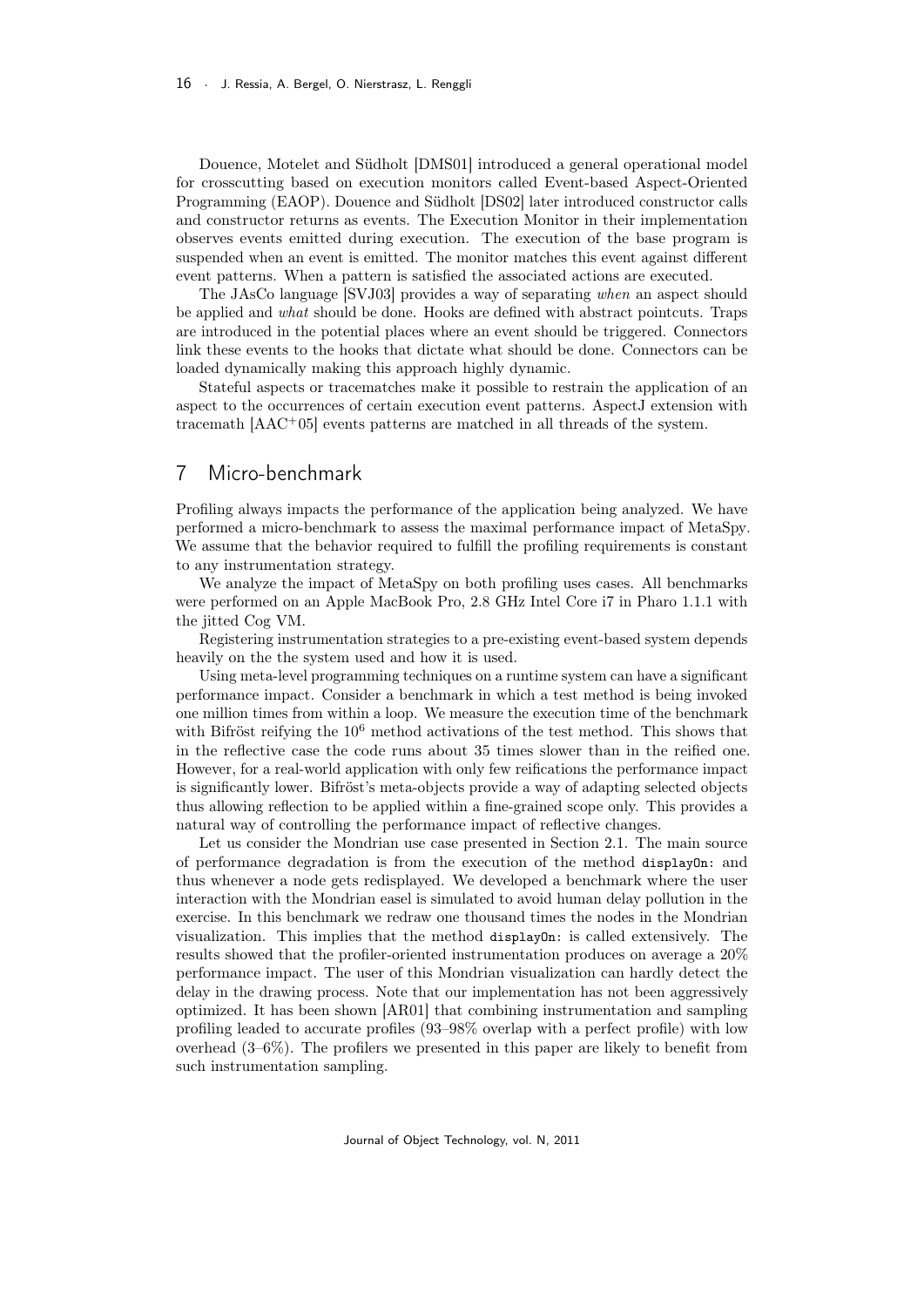# <span id="page-16-0"></span>8 Conclusions and Future Work

Our contributions are the following:

- 1. We demonstrated the need for domain-specific profilers. We argued that traditional profilers are concerned with source code only and are inadequate for profiling domain-specific concerns. We demonstrated this drawback with two use cases.
- 2. We formulated the requirements domain-specific profilers must fulfill: specifying the domain, capturing domain related events and presenting the necessary information.
- 3. We presented MetaSpy, a framework for defining domain-specific profilers. We also presented three real-world case studies showing how MetaSpy fulfills the domain-specific profiler requirements.

As future work we plan to:

- Provide ready-made and pluggable visualizations that can be used by new domain-specific profilers. We plan to use Glamour to build these visualizations.
- Apply MetaSpy in the context of large meta-models, such as the FAMIX metamodel in Moose and the Magritte meta-model in Pier.
- Provide additional ready-made event types that enhance the expressibility of new profilers.
- Profiler scoping is of key importance to obtain tailored information. We plan to enhance the scoping mechanism to be able to dynamically attach events to groups of objects.

## References

- <span id="page-16-2"></span>[AAC+05] Chris Allan, Pavel Avgustinov, Aske Simon Christensen, Laurie Hendren, Sascha Kuzins, Ondřej Lhoták, Oege de Moor, Damien Sereni, Ganesh Sittampalam, and Julian Tibble. Adding trace matching with free variables to AspectJ. In OOPSLA '05: Proceedings of the 20th annual ACM SIGPLAN conference on Object-oriented programming systems and applications, pages 345–364, New York, NY, USA, 2005. ACM. [doi:10.1145/1103845.1094839](http://dx.doi.org/10.1145/1103845.1094839).
- <span id="page-16-3"></span>[AR01] Matthew Arnold and Barbara G. Ryder. A framework for reducing the cost of instrumented code. In Proceedings of the ACM SIGPLAN 2001 conference on Programming language design and implementation, PLDI '01, pages 168–179, New York, NY, USA, 2001. ACM. Available from: [http://altair.snu.ac.kr/newhome/](http://altair.snu.ac.kr/newhome/kr/course/system_software/2005/Arnold01Sampling.pdf) [kr/course/system\\_software/2005/Arnold01Sampling.pdf](http://altair.snu.ac.kr/newhome/kr/course/system_software/2005/Arnold01Sampling.pdf), [doi:](http://dx.doi.org/10.1145/378795.378832) [10.1145/378795.378832](http://dx.doi.org/10.1145/378795.378832).
- <span id="page-16-1"></span>[BDPW08] Alexandre Bergel, Stéphane Ducasse, Colin Putney, and Roel Wuyts. Creating sophisticated development tools with OmniBrowser. Journal of Computer Languages, Systems and Structures, 34(2-3):109–129, 2008. [doi:10.1016/j.cl.2007.05.005](http://dx.doi.org/10.1016/j.cl.2007.05.005).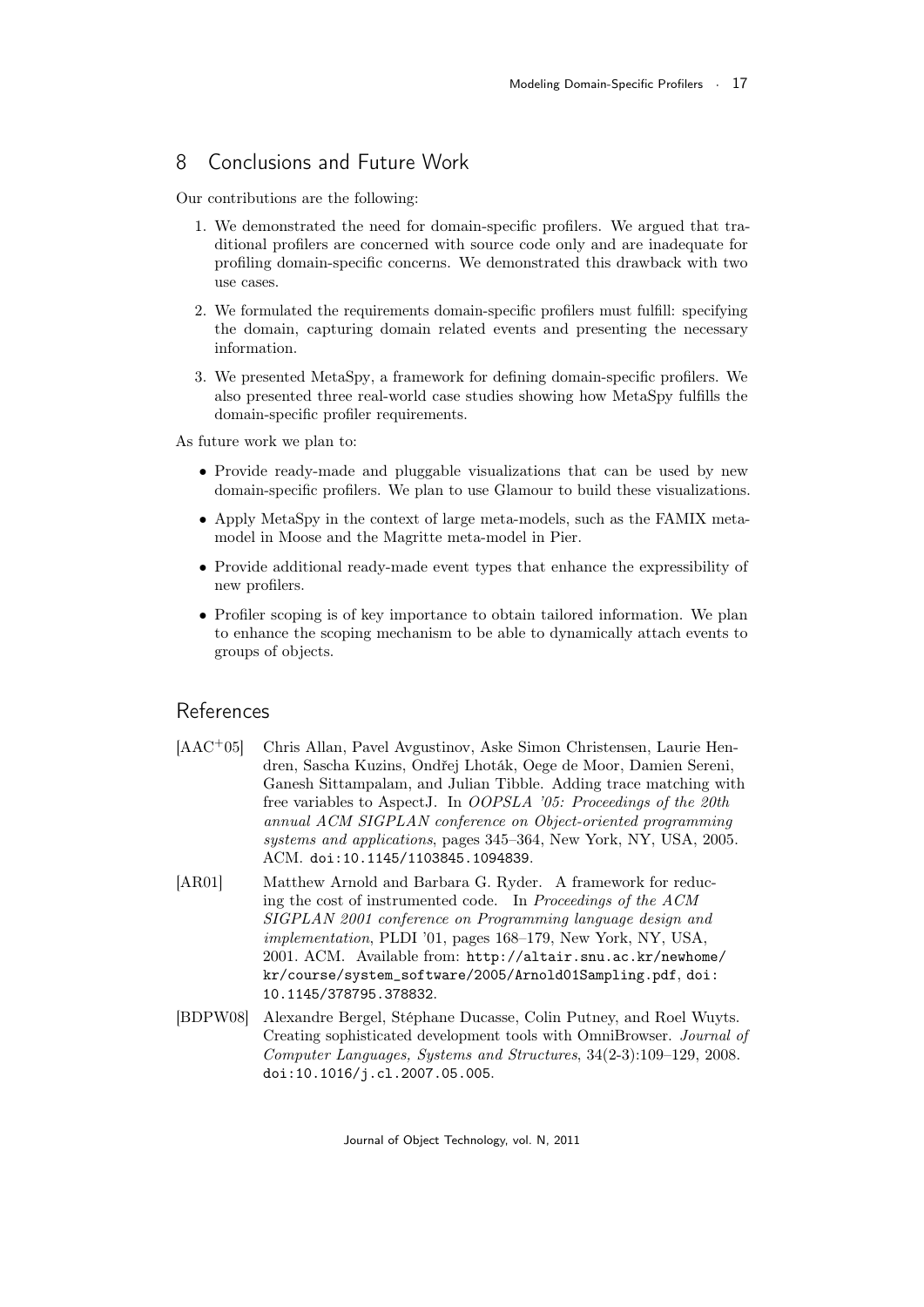- <span id="page-17-3"></span>[BNRR11] Alexandre Bergel, Oscar Nierstrasz, Lukas Renggli, and Jorge Ressia. Domain-specific profiling. In Proceedings of the 49th International Conference on Objects, Models, Components and Patterns  $(TOOLS'11)$ , volume 6705 of *LNCS*, pages 68–82. Springer-Verlag, June 2011. Available from: [http://scg.unibe.ch/archive/papers/](http://scg.unibe.ch/archive/papers/Berg11b-Profiling.pdf) [Berg11b-Profiling.pdf](http://scg.unibe.ch/archive/papers/Berg11b-Profiling.pdf), [doi:10.1007/978-3-642-21952-8\\_7](http://dx.doi.org/10.1007/978-3-642-21952-8_7).
- <span id="page-17-6"></span>[Bun09] Philipp Bunge. Scripting browsers with Glamour. Master's thesis, University of Bern, April 2009. Available from: [http://scg.unibe.ch/](http://scg.unibe.ch/archive/masters/Bung09a.pdf) [archive/masters/Bung09a.pdf](http://scg.unibe.ch/archive/masters/Bung09a.pdf).
- <span id="page-17-1"></span>[CM09] Jesús Sánchez Cuadrado and Jesús García Molina. A model-based approach to families of embedded domain specific languages. IEEE Transactions on Software Engineering, 99(1), 2009. [doi:10.1109/TSE.](http://dx.doi.org/10.1109/TSE.2009.14) [2009.14](http://dx.doi.org/10.1109/TSE.2009.14).
- <span id="page-17-0"></span>[DKV00] Arie van Deursen, Paul Klint, and Joost Visser. Domain-specific languages: An annotated bibliography. ACM SIGPLAN Notices, 35(6):26– 36, June 2000. Available from: [http://homepages.cwi.nl/~arie/](http://homepages.cwi.nl/~arie/papers/dslbib.pdf) [papers/dslbib.pdf](http://homepages.cwi.nl/~arie/papers/dslbib.pdf), [doi:10.1145/352029.352035](http://dx.doi.org/10.1145/352029.352035).
- <span id="page-17-9"></span>[DMS01] Remi Douence, Olivier Motelet, and Mario Sudholt. A formal definition of crosscuts. In Proceedings of the Third International Conference on Metalevel Architectures and Separation of Crosscutting Concerns (Reflection 2001), volume 2192 of Lecture Notes in Computer Science, pages 170–186, Berlin, Heidelberg, and New York, September 2001. Springer-Verlag. [doi:10.1007/3-540-45429-2\\_13](http://dx.doi.org/10.1007/3-540-45429-2_13).
- <span id="page-17-10"></span>[DS02] Rémi Douence and Mario Südholt. A model and a tool for event-based aspect-oriented programming (EAOP). Technical report, Ecole des Mines de Nantes, December 2002.
- <span id="page-17-2"></span>[FP06] Steve Freeman and Nat Pryce. Evolving an embedded domainspecific language in Java. In *OOPSLA'06: Companion to the 21st* Symposium on Object-Oriented Programming Systems, Languages, and Applications, pages 855–865, Portland, OR, USA, 2006. ACM. [doi:10.1145/1176617.1176735](http://dx.doi.org/10.1145/1176617.1176735).
- <span id="page-17-5"></span>[GH92] Aloke Gupta and Wen-Mei W. Hwu. Xprof: profiling the execution of X Window programs. In Proceedings of the 1992 ACM SIGMETRICS joint international conference on Measurement and modeling of computer systems, SIGMETRICS '92/PERFORMANCE '92, pages 253–254, New York, NY, USA, 1992. ACM. Available from: [http://doi.acm.](http://doi.acm.org/10.1145/133057.133152) [org/10.1145/133057.133152](http://doi.acm.org/10.1145/133057.133152), [doi:10.1145/133057.133152](http://dx.doi.org/10.1145/133057.133152).
- <span id="page-17-4"></span>[GR83] Adele Goldberg and David Robson. Smalltalk 80: the Language and its Implementation. Addison Wesley, Reading, Mass., May 1983. Available from: [http://stephane.ducasse.free.fr/FreeBooks/BlueBook/](http://stephane.ducasse.free.fr/FreeBooks/BlueBook/Bluebook.pdf) [Bluebook.pdf](http://stephane.ducasse.free.fr/FreeBooks/BlueBook/Bluebook.pdf).
- <span id="page-17-7"></span>[Kic96] Gregor Kiczales. Aspect-oriented programming: A position paper from the Xerox PARC aspect-oriented programming project. In Max Muehlhauser, editor, Special Issues in Object-Oriented Programming. Dpunkt Verlag, 1996.
- <span id="page-17-8"></span>[KIL<sup>+</sup>97] Gregor Kiczales, John Irwin, John Lamping, Jean-Marc Loingtier, Cristina Videira Lopes, Chris Maeda, and Anurag Mendhekar. Aspect-

[Journal of Object Technology, vol. N, 2011](http://dx.doi.org/10.5381/jot.201Y.VV.N.aN)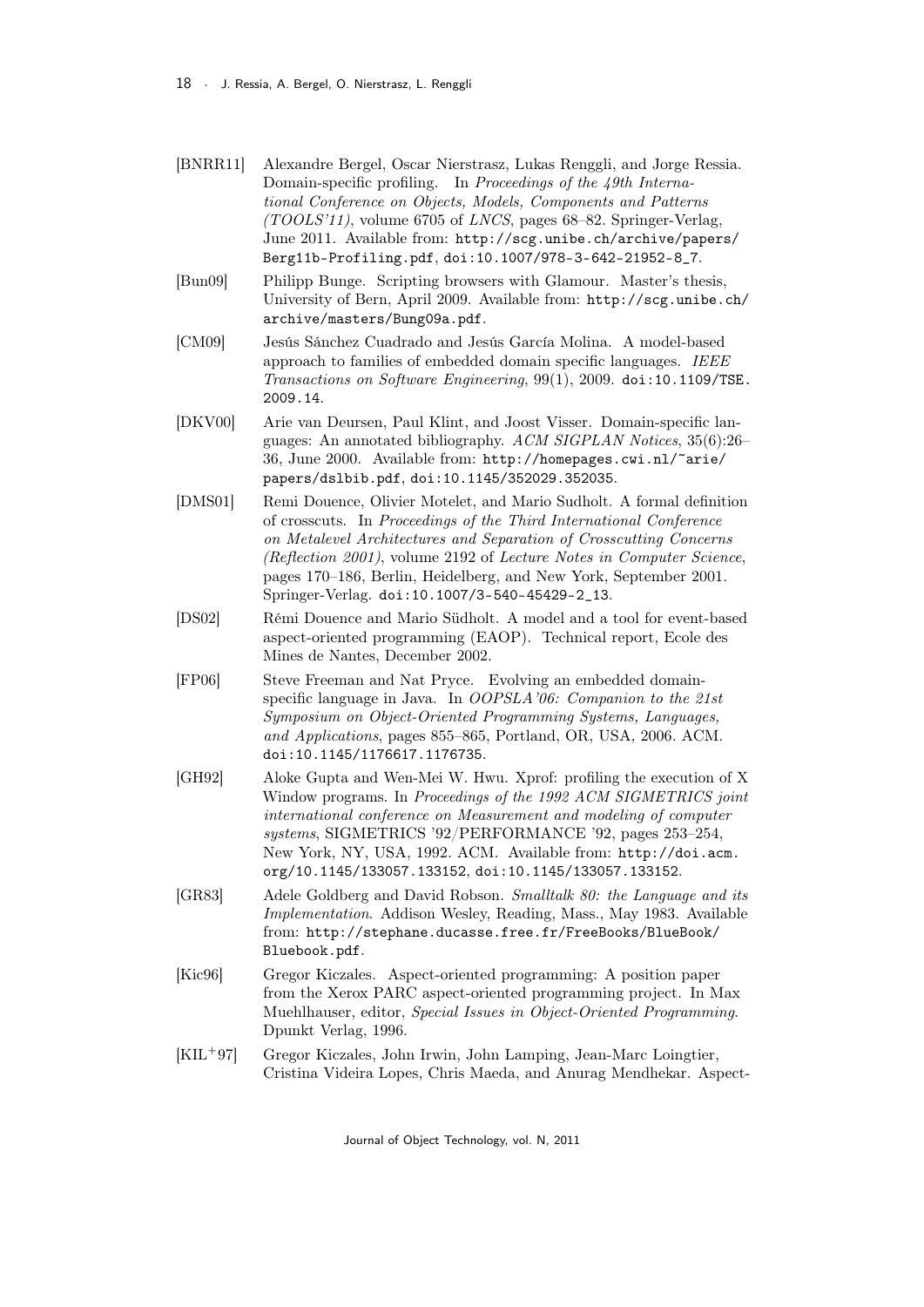oriented programming. Technical report, Xerox Palo Alto Research Center, 1997.

- <span id="page-18-8"></span>[KLM<sup>+</sup>97] Gregor Kiczales, John Lamping, Anurag Mendhekar, Chris Maeda, Cristina Lopes, Jean-Marc Loingtier, and John Irwin. Aspectoriented programming. In Mehmet Aksit and Satoshi Matsuoka, editors, ECOOP'97: Proceedings of the 11th European Conference on Object-Oriented Programming, volume 1241 of LNCS, pages 220– 242, Jyvaskyla, Finland, June 1997. Springer-Verlag. [doi:10.1007/](http://dx.doi.org/10.1007/BFb0053381) [BFb0053381](http://dx.doi.org/10.1007/BFb0053381).
- <span id="page-18-1"></span>[KR08] Jevgeni Kabanov and Rein Raudjärv. Embedded typesafe domain specific languages for Java. In PPPJ'08: Proceedings of the 6th International Symposium on Principles and Practice of Programming in Java, pages 189–197, Modena, Italy, 2008. ACM. [doi:](http://dx.doi.org/10.1145/1411732.1411758) [10.1145/1411732.1411758](http://dx.doi.org/10.1145/1411732.1411758).
- <span id="page-18-5"></span>[LD03] Michele Lanza and Stéphane Ducasse. Polymetric views—a lightweight visual approach to reverse engineering. Transactions on Software Engineering (TSE), 29(9):782–795, September 2003. Available from: <http://scg.unibe.ch/archive/papers/Lanz03dTSEPolymetric.pdf>, [doi:10.1109/TSE.2003.1232284](http://dx.doi.org/10.1109/TSE.2003.1232284).
- <span id="page-18-7"></span>[Mae87] Pattie Maes. Concepts and experiments in computational reflection. In Proceedings OOPSLA '87, ACM SIGPLAN Notices, volume 22, pages 147–155, December 1987. [doi:10.1145/38765.38821](http://dx.doi.org/10.1145/38765.38821).
- <span id="page-18-2"></span>[MGL06] Michael Meyer, Tudor Gîrba, and Mircea Lungu. Mondrian: An agile visualization framework. In ACM Symposium on Software Visualization (SoftVis'06), pages 135–144, New York, NY, USA, 2006. ACM Press. Available from: [http://scg.unibe.ch/archive/papers/](http://scg.unibe.ch/archive/papers/Meye06aMondrian.pdf) [Meye06aMondrian.pdf](http://scg.unibe.ch/archive/papers/Meye06aMondrian.pdf), [doi:10.1145/1148493.1148513](http://dx.doi.org/10.1145/1148493.1148513).
- <span id="page-18-4"></span>[Nag10] Meiyappan Nagappan. Analysis of execution log files. In Proceedings of the 32nd ACM/IEEE International Conference on Software Engineering - Volume 2, ICSE '10, pages 409–412, New York, NY, USA, 2010. ACM. Available from: [http://doi.acm.org/10.1145/1810295.](http://doi.acm.org/10.1145/1810295.1810405) [1810405](http://doi.acm.org/10.1145/1810295.1810405), [doi:10.1145/1810295.1810405](http://dx.doi.org/10.1145/1810295.1810405).
- <span id="page-18-0"></span>[RDGN10a] Lukas Renggli, Stéphane Ducasse, Tudor Gîrba, and Oscar Nierstrasz. Domain-specific program checking. In Jan Vitek, editor, Proceedings of the 48th International Conference on Objects, Models, Components and Patterns (TOOLS'10), volume 6141 of LNCS, pages 213–232. Springer-Verlag, 2010. Available from: [http://scg.unibe.](http://scg.unibe.ch/archive/papers/Reng10bDomainSpecificProgramChecking.pdf) [ch/archive/papers/Reng10bDomainSpecificProgramChecking.pdf](http://scg.unibe.ch/archive/papers/Reng10bDomainSpecificProgramChecking.pdf), [doi:10.1007/978-3-642-13953-6\\_12](http://dx.doi.org/10.1007/978-3-642-13953-6_12).
- <span id="page-18-3"></span>[RDGN10b] Lukas Renggli, Stéphane Ducasse, Tudor Gîrba, and Oscar Nierstrasz. Practical dynamic grammars for dynamic languages. In 4th Workshop on Dynamic Languages and Applications (DYLA 2010), Malaga, Spain, June 2010. Available from: [http://scg.unibe.ch/archive/papers/](http://scg.unibe.ch/archive/papers/Reng10cDynamicGrammars.pdf) [Reng10cDynamicGrammars.pdf](http://scg.unibe.ch/archive/papers/Reng10cDynamicGrammars.pdf).
- <span id="page-18-6"></span>[RDT08] David Röthlisberger, Marcus Denker, and Éric Tanter. Unanticipated partial behavioral reflection: Adapting applications at runtime. Journal of Computer Languages, Systems and Structures, 34(2-3):46–65,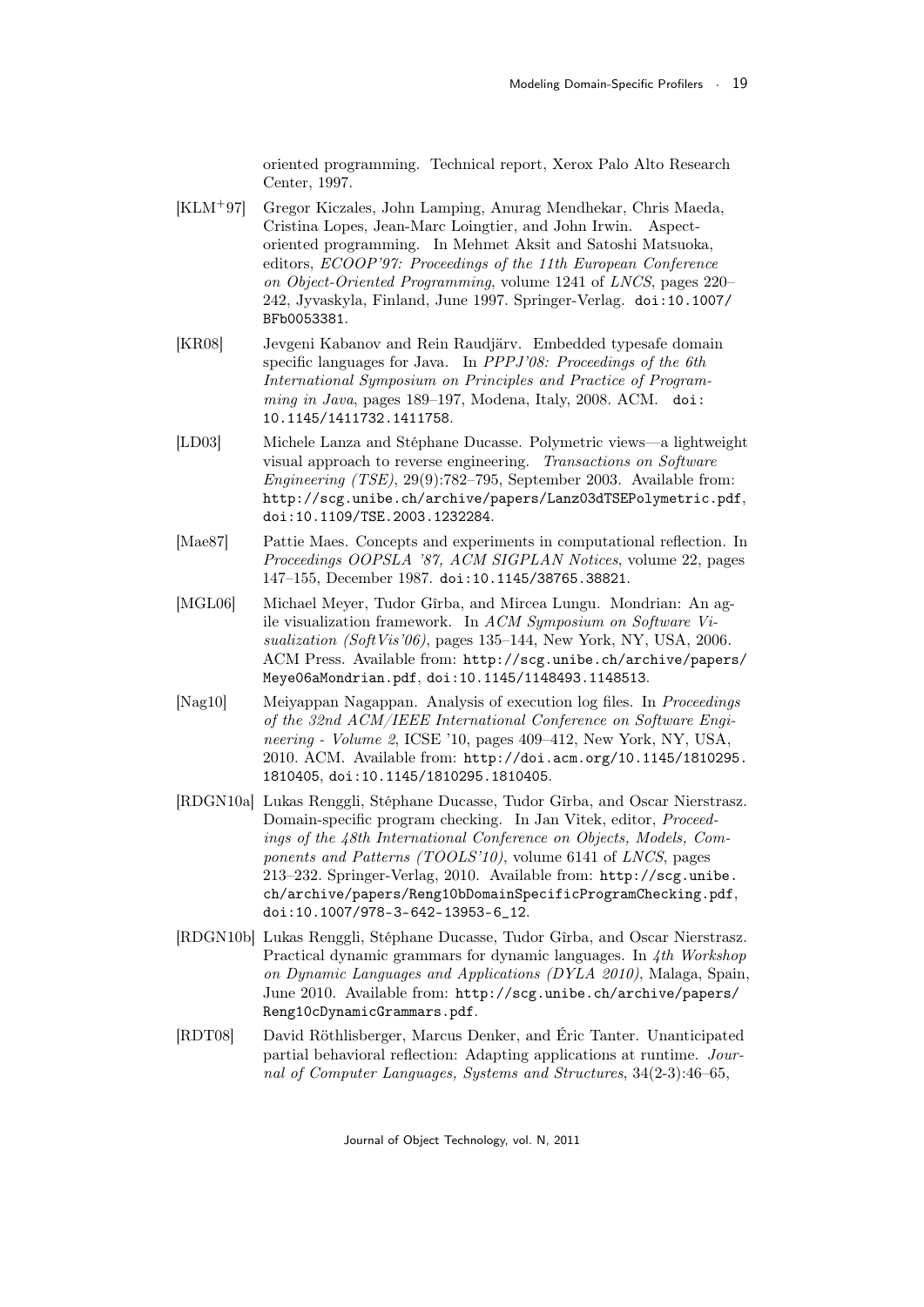July 2008. Available from: [http://scg.unibe.ch/archive/papers/](http://scg.unibe.ch/archive/papers/Roet08aUPBReflectionJournal.pdf) [Roet08aUPBReflectionJournal.pdf](http://scg.unibe.ch/archive/papers/Roet08aUPBReflectionJournal.pdf), [doi:10.1016/j.cl.2007.05.](http://dx.doi.org/10.1016/j.cl.2007.05.001) [001](http://dx.doi.org/10.1016/j.cl.2007.05.001).

- <span id="page-19-2"></span>[RGN10] Lukas Renggli, Tudor Gîrba, and Oscar Nierstrasz. Embedding languages without breaking tools. In Theo D'Hondt, editor, ECOOP'10: Proceedings of the 24th European Conference on Object-Oriented Programming, volume 6183 of LNCS, pages 380–404, Maribor, Slovenia, 2010. Springer-Verlag. Available from: [http://scg.unibe.ch/](http://scg.unibe.ch/archive/papers/Reng10aEmbeddingLanguages.pdf) [archive/papers/Reng10aEmbeddingLanguages.pdf](http://scg.unibe.ch/archive/papers/Reng10aEmbeddingLanguages.pdf), [doi:10.1007/](http://dx.doi.org/10.1007/978-3-642-14107-2_19) [978-3-642-14107-2\\_19](http://dx.doi.org/10.1007/978-3-642-14107-2_19).
- <span id="page-19-3"></span>[RRGN10] Jorge Ressia, Lukas Renggli, Tudor Gîrba, and Oscar Nierstrasz. Run-time evolution through explicit meta-objects. In Proceedings of the 5th Workshop on Models@run.time at the ACM/IEEE 13th International Conference on Model Driven Engineering Languages and Systems (MODELS 2010), pages 37–48, October 2010. http://sunsite.informatik.rwth-aachen.de/Publications/CEUR-WS/Vol-641/. Available from: [http://scg.unibe.ch/archive/papers/](http://scg.unibe.ch/archive/papers/Ress10a-RuntimeEvolution.pdf) [Ress10a-RuntimeEvolution.pdf](http://scg.unibe.ch/archive/papers/Ress10a-RuntimeEvolution.pdf).
- <span id="page-19-6"></span>[SVJ03] Davy Suvée, Wim Vanderperren, and Viviane Jonckers. Jasco: an aspect-oriented approach tailored for component based software development. In Proceedings of the 2nd international conference on Aspect-oriented software development, pages 21–29, New York, NY, USA, 2003. ACM. [doi:10.1145/643603.643606](http://dx.doi.org/10.1145/643603.643606).
- <span id="page-19-1"></span>[TCJ10] Massimo Tisi, Jordi Cabot, and Frédéric Jouault. Improving higherorder transformations support in atl. In Proceedings of the Third international conference on Theory and practice of model transformations, ICMT'10, pages 215–229, Berlin, Heidelberg, 2010. Springer-Verlag. [doi:10.1007/978-3-642-13688-7\\_15](http://dx.doi.org/10.1007/978-3-642-13688-7_15).
- <span id="page-19-5"></span>[TNCC03] Éric Tanter, Jacques Noyé, Denis Caromel, and Pierre Cointe. Partial behavioral reflection: Spatial and temporal selection of reification. In Proceedings of OOPSLA '03, ACM SIGPLAN Notices, pages 27–46, nov 2003. Available from: [http://www.dcc.uchile.cl/~etanter/](http://www.dcc.uchile.cl/~etanter/research/publi/2003/tanter-oopsla03.pdf) [research/publi/2003/tanter-oopsla03.pdf](http://www.dcc.uchile.cl/~etanter/research/publi/2003/tanter-oopsla03.pdf), [doi:10.1145/949305.](http://dx.doi.org/10.1145/949305.949309) [949309](http://dx.doi.org/10.1145/949305.949309).
- <span id="page-19-0"></span>[Vis04] Eelco Visser. Program transformation with Stratego/XT: Rules, strategies, tools, and systems in StrategoXT-0.9. In C. Lengauer et al., editors, Domain-Specific Program Generation, volume 3016 of Lecture Notes in Computer Science, pages 216–238. Spinger-Verlag, June 2004. Available from: [http://archive.cs.uu.nl/pub/RUU/CS/](http://archive.cs.uu.nl/pub/RUU/CS/techreps/CS-2004/2004-011.pdf http://www.stratego-language.org/Stratego/ProgramTransformationWithStrategoXT) [techreps/CS-2004/2004-011.pdfhttp://www.stratego-language.](http://archive.cs.uu.nl/pub/RUU/CS/techreps/CS-2004/2004-011.pdf http://www.stratego-language.org/Stratego/ProgramTransformationWithStrategoXT) [org/Stratego/ProgramTransformationWithStrategoXT](http://archive.cs.uu.nl/pub/RUU/CS/techreps/CS-2004/2004-011.pdf http://www.stratego-language.org/Stratego/ProgramTransformationWithStrategoXT), [doi:10.](http://dx.doi.org/10.1007/b98156) [1007/b98156](http://dx.doi.org/10.1007/b98156).
- <span id="page-19-4"></span>[YD00] Karim Yaghmour and Michel R. Dagenais. Measuring and characterizing system behavior using kernel-level event logging. In Proceedings of the annual conference on USENIX Annual Technical Conference, ATEC '00, pages 2–2, Berkeley, CA, USA, 2000. USENIX Association. Available from: [http://www.usenix.org/event/usenix2000/](http://www.usenix.org/event/usenix2000/general/full_papers/yaghmour/yaghmour.pdf) [general/full\\_papers/yaghmour/yaghmour.pdf](http://www.usenix.org/event/usenix2000/general/full_papers/yaghmour/yaghmour.pdf).